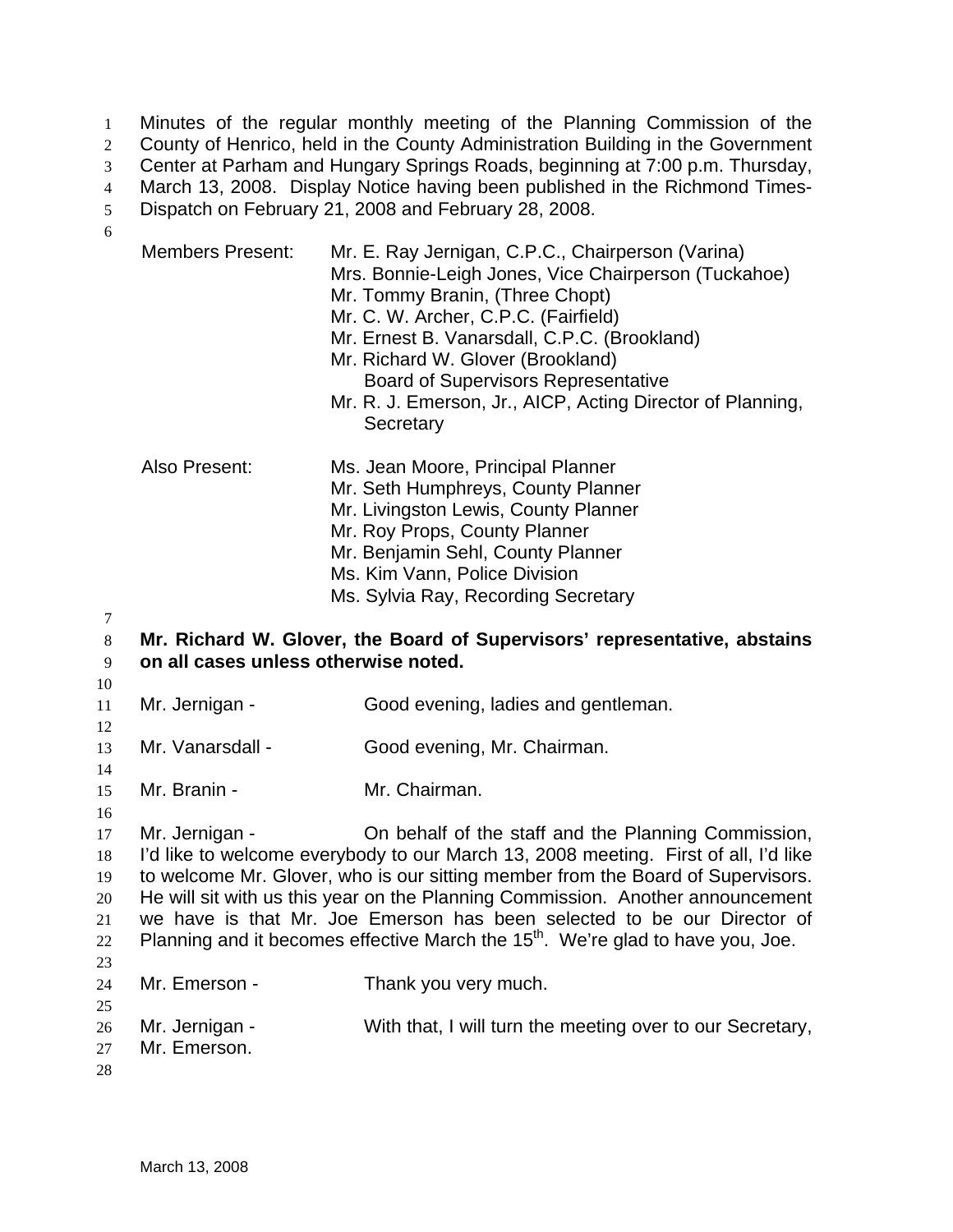Mr. Emerson - The first item on your agenda are requests for withdrawals and deferrals. They will be presented by Ms. Jean Moore. 29 30

31

32 33 34 35 36 37 Ms. Moore - Thank you, Mr. Secretary. We do have one withdrawal and that is on page 4 of your agenda in the Brookland District. It is case C-10C-07, Pied Venture, LLC. This was a request to conditionally rezone from B-2 to R-6C where residential condos were proposed at a location on the north line of Fitzhugh Avenue and the south line of Markel Street. The applicant has withdrawn this application so no action is necessary.

38

### 39 *Deferred from the December 6, 2007 Meeting. (Withdrawn)*

40 41 42 43 44 45 46 47 48 **C-10C-07 David Johannas for Pied Venture LLC**: Request to conditionally rezone from B-2 Business District to R-6C General Residence District (Conditional), Parcel 772-737-7160, containing 2.874 acres, located between the north line of Fitzhugh Avenue and the south line of Markel Street, approximately 236 feet southeast of Byrd Avenue. The applicant proposes residential condominiums. The R-6 District allows a maximum gross density of 19.8 units per acre. The use will be controlled by zoning ordinance regulations and proffered conditions. The Land Use Plan recommends Office and Environmental Protection Area. The site is located within the Enterprise Zone.

49

50 51 52 53 54 55 56 Ms. Moore - Next is the request for deferrals. The first is on page 1 of your agenda in the Fairfield District. It is C-44C-07. The applicants are Parham Road Properties and Majestic Properties, LLC. The site is located along the north line of east Parham Road and the south line of Hungary Road at their intersection with Cleveland Street. The request is to conditionally rezone from R-4 to O-2C where office uses are proposed. This deferral is requested to the May 15, 2008 meeting.

57

# 58 *Deferred from the February 14, 2008 Meeting.*

59 60 61 62 63 64 65 66 67 **C-44C-07 Andrew M. Condlin for Parham Road Properties and Majestic Properties, LLC:** Request to conditionally rezone from R-4 One-Family Residence District to O-2C Office District (Conditional), Parcels 783-756- 0592, 782-756-9598, -7785, 782-757-4814, and -5414, and part of Parcel 782- 757-3717, containing approximately 2.925 acres, located along the north line of E. Parham Road and the south line of Hungary Road to their intersections with Cleveland Street. The applicants propose office uses. The use will be controlled by zoning ordinance regulations and proffered conditions. The Land Use Plan recommends Office and Commercial Concentration.

68

69 70 71 Mr. Jernigan - Is there any opposition to the deferral of C-44C-07, Andrew M. Condlin for Parham Road Properties and Majestic Properties, LLC? There is no opposition.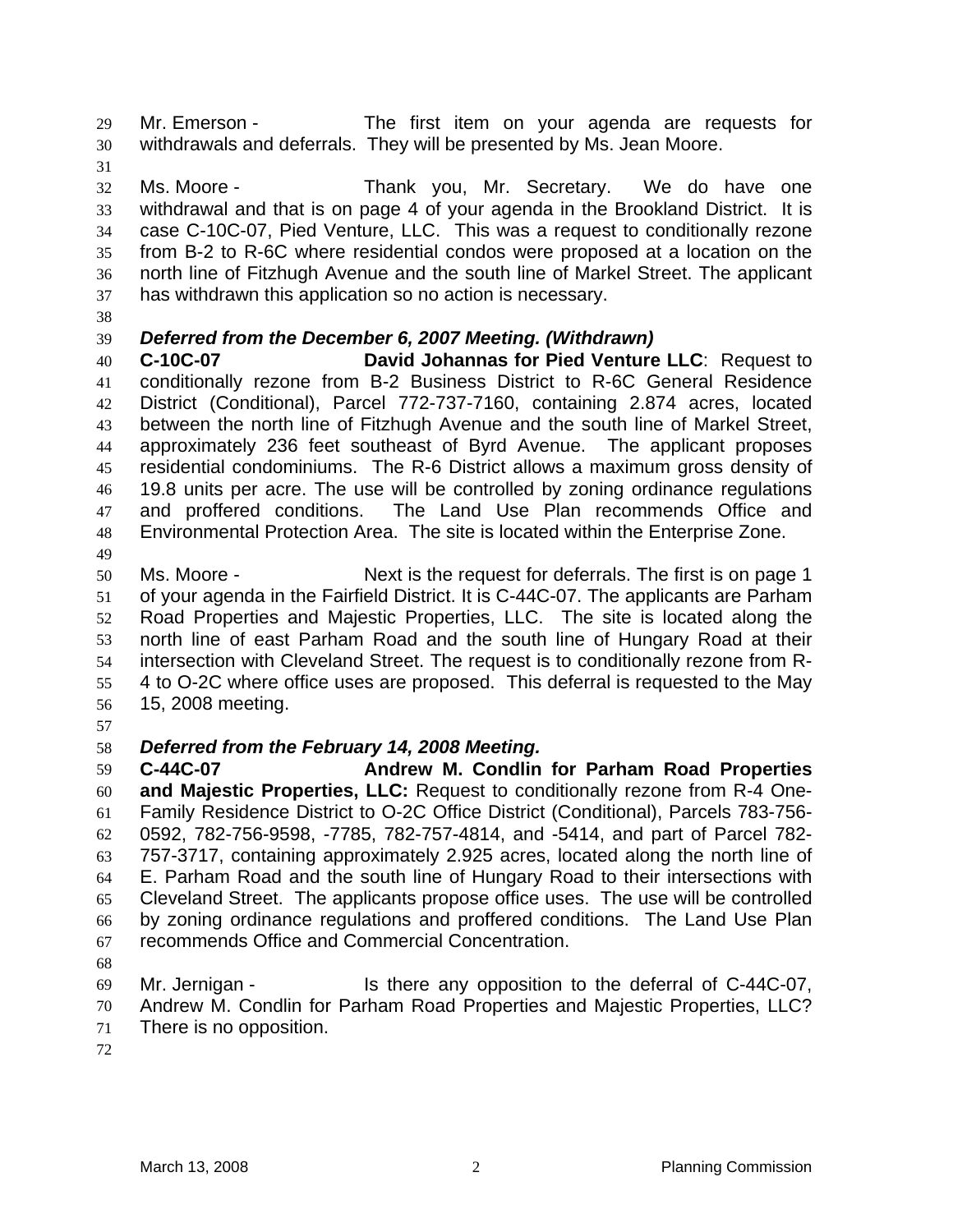Mr. Archer - Thank you, Mr. Chairman. I move deferral of C-44C-07, Andrew M. Condlin for Parham Road Properties and Majestic Properties, LLC, to the May 15, 2008 meeting at the applicant's request. 73 74 75 76 77 78 79 80 81 82 83 84 85 86 87 88 89 90 91 92 93 94 95 96 97 98 99 100 101 102 103 104 105 106 107 108 109 110 111 112 113 114 115 116 117 Mr. Vanarsdall - Second. Mr. Jernigan - Motion by Mr. Archer, seconded by Mr. Vanarsdall. All in favor say aye. All opposed say no. The ayes have it; the motion passes. At the request of the applicant, the Planning Commission deferred C-44C-07, Andrew M. Condlin for Parham Road Properties and Majestic Properties, LLC, to its meeting on May 15, 2008. Ms. Moore - Next is on page 2 of your agenda in the Three Chopt District. It is case P-10-07, Richmond Strikers Soccer Club, Inc. This site is located on the east line of Pouncey Tract Road approximately 900 feet south of Shady Grove Road. This is a request for a Provisional Use Permit to construct a 157-foot high communications tower. This deferral is requested to the May 15, 2008 meeting. *Deferred from the December 6, 2007 Meeting.*  **P-10-07 Gloria L. Freye for Richmond Strikers Soccer Club, Inc**.: Request for a Provisional Use Permit under Sections 24-95(a), 24- 120 and 24-122.1 of Chapter 24 of the County Code in order to construct a 157' high telecommunications tower on part of Parcel 740-768-1098, located on the east line of Pouncey Tract Road approximately 900 feet south of Shady Grove Road. The existing zoning is A-1 Agricultural District. The Land Use Plan recommends Open Space/Recreation and Environmental Protection Area. Mr. Jernigan - The state any opposition to the deferral of P-10-07, Gloria L. Freye for Richmond Strikers Soccer Club, Inc.? No opposition. Mr. Branin - Then, Mr. Chairman, I'd like to move that P-10-07, Gloria L. Freye for Richmond Strikers Soccer Club, Inc., be deferred to the May 15, 2008 meeting per the applicant's request. Mr. Vanarsdall - Second. Mr. Jernigan - **Motion by Mr. Branin, seconded by Mr. Vanarsdall.** All in favor say aye. All opposed say no. The ayes have it; the motion passes. At the request of the applicant, the Planning Commission deferred P-10-07, Gloria L. Freye for Richmond Strikers Soccer Club, Inc., to its meeting on May 15, 2008.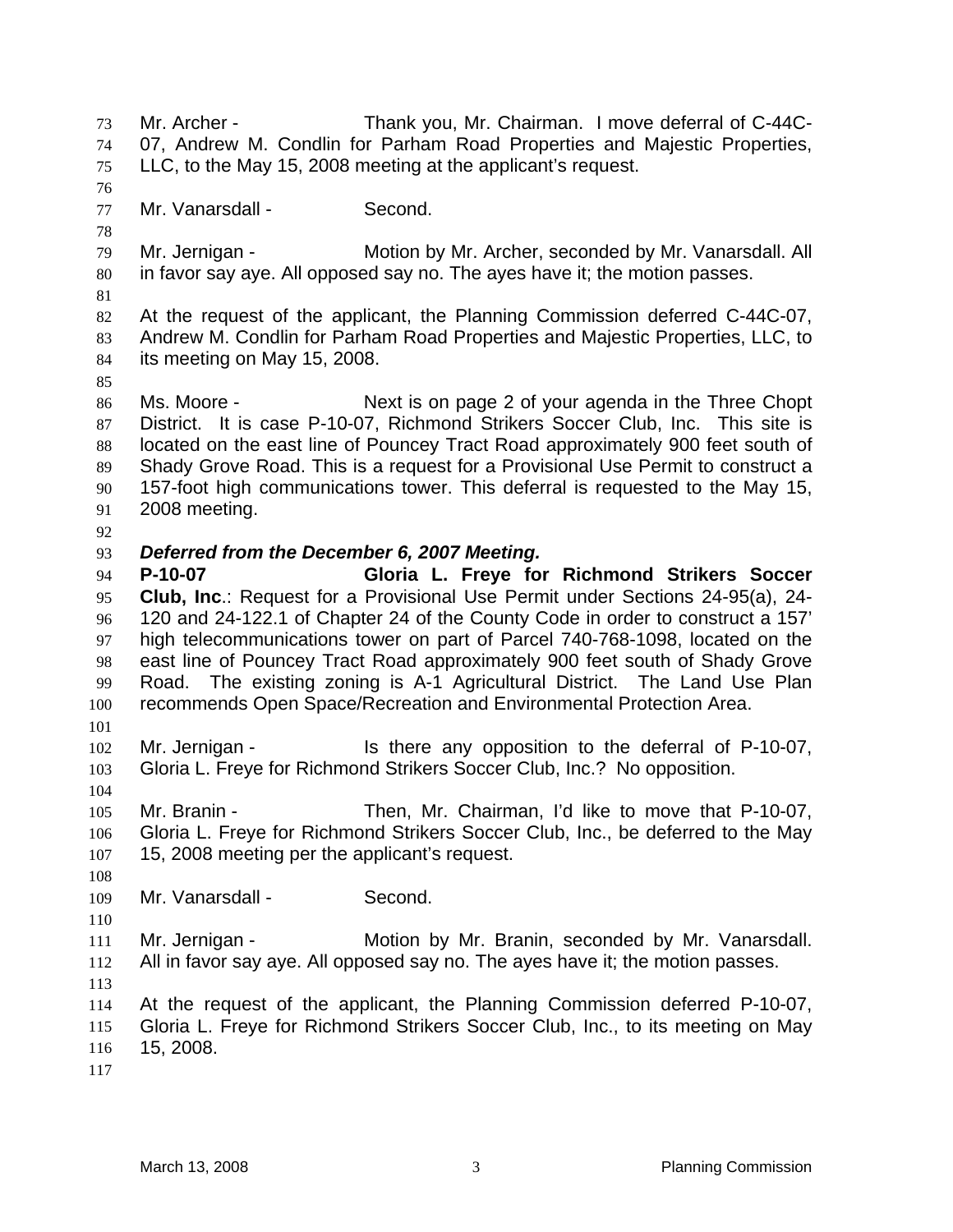Ms. Moore - The Next is case C-61C-07. The applicant is Centex Homes. The site's located on the west line of Pouncey Tract Road between Kain Road and Bacova Drive. The request is to conditionally rezone from A-1 agricultural to RTHC where condominiums, retail, and office uses are proposed, and also to rezone to B-2C. The deferral is requested to the May 15, 2008 meeting. 118 119 120 121 122 123

124

## 125 *Deferred from the January 10, 2008 Meeting.*

126 127 128 129 130 131 132 133 134 135 136 137 **C-61C-07 James Theobald for Centex Homes**: Request to conditionally rezone from A-1 Agricultural District to RTHC Residential Townhouse District (Conditional) and B-2C Business District (Conditional), Parcels 738-767-5405, 738-766-9367, 739-766-3768 and 739-766-2504, containing approximately 32.99 acres (RTHC – 23.30 ac. and B-2C 9.69 ac.), located on the west line of Pouncey Tract Road between Kain Road and Bacova Drive. The applicant proposes condominiums, retail and office uses. The maximum density allowed in the RTH District is nine (9) units per acre. The uses will be controlled by zoning ordinance regulations and proffered conditions. The Land Use Plan recommends Suburban Residential 1, 1.0 to 2.4 units net density per acre. The majority of the site is in the West Broad Street Overlay District.

- 138 139 Mr. Jernigan - Is there any opposition to case C-61C-07, James Theobald for Centex Homes? No opposition.
- 140

141 142 143 Mr. Branin - **Mr. Chairman, I would like to move that C-61C-07**, James Theobald for Centex Homes, be deferred to the May 15, 2008 meeting as well.

144

146

149

145 Mr. Vanarsdall - Second.

147 148 Mr. Jernigan - Motion by Mr. Branin, seconded by Mr. Vanarsdall. All in favor say aye. All opposed say no. The ayes have it; the motion passes.

150 151 At the request of the applicant, the Planning Commission deferred C-61C-07, James Theobald for Centex Homes, to its meeting on May 15, 2008.

152

153 154 155 156 157 158 Ms. Moore - The next is on page 3 of your agenda. It is C-2C-08. The applicant is HHHunt Corporation. The site is located along the north line of Pouncey Tract Road at the Henrico/Goochland County line. The request is to conditionally rezone from A-1 agricultural to R-3C where a single-family subdivision with the maximum of 160 homes are proposed. This deferral is now requested to the May 15, 2008 meeting.

159 160 161 162 163 **C-2C-08 Kim B. Kacani for HHHunt Corporation**: Request to conditionally rezone from A-1 Agricultural District to R-3C One-Family Residence District (Conditional), Parcel, 734-781-9430, containing approximately 77.55 acres, located along the north line of Pouncey Tract Road (State Route 271), at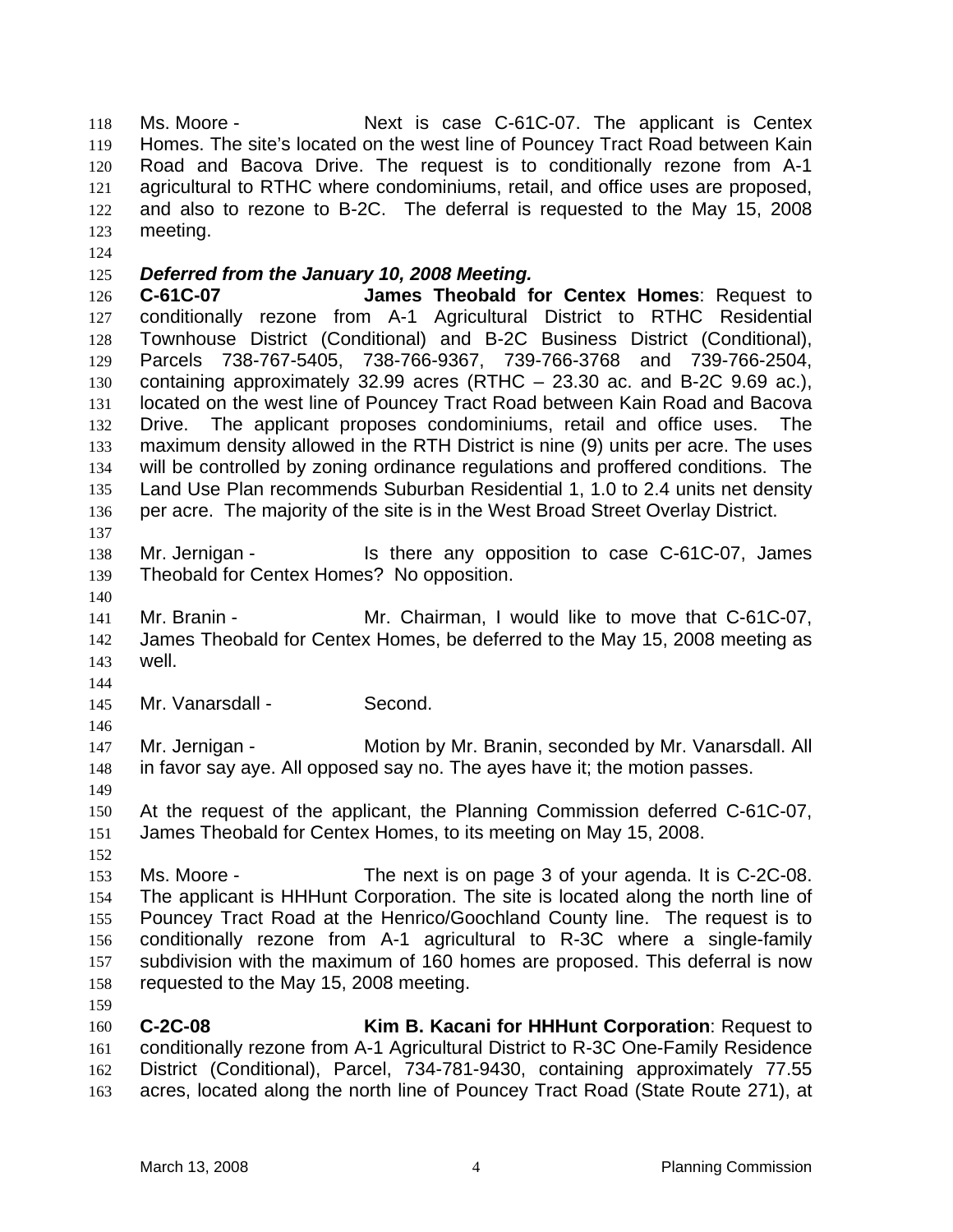the Henrico/Goochland County line, west of Collinstone at Wyndham and Collinstone Manor at Wyndham subdivisions and north of Bradford Landing at Wyndham and Bradford at Wyndham subdivisions. The applicant proposes a single-family subdivision with a maximum of 160 homes, an equivalent density 2.06 gross units per acre. The R-3 District allows a minimum lot size of 11,000 square feet and a maximum gross density of 3.96 units per acre. The use will be controlled by zoning ordinance regulations and proffered conditions. The Land Use Plan recommends Suburban Residential 2, 2.4 to 3.4 units net density per acre, Environmental Protection Area, and Rural Residential, not to exceed 1.0 unit net density per acre. 164 165 166 167 168 169 170 171 172 173

174

177

181

183

- 175 176 Mr. Jernigan - Is there any opposition to the deferral of C-2C-08, Kim B. Kacani for HHHunt Corporation? No opposition.
- 178 179 180 Mr. Branin - Mr. Chairman, I'd like to move that C-2C-08, Kim B. Kacani for HHHunt Corporation, be deferred to the May 15, 2008 meeting by the applicant's request.
- 182 Mrs. Jones - Second.

184 185 Mr. Jernigan - Motion by Mr. Branin, seconded by Ms. Jones. All in favor say aye. All opposed say no. The ayes have it; the motion passes.

186

189

195

187 188 At the request of the applicant, the Planning Commission deferred C-2C-08, Kim B. Kacani for HHHunt Corporation, to its meeting on May 15, 2008.

190 191 192 193 194 Ms. Moore - The Also on page 3 is C-8C-08, Pavilion Development Company. The site is located on the west line of Pouncey Tract Road approximately 485 feet south of Interstate 64. This is a request to amend proffered conditions accepted with zoning case C-3C-98 to allow for a retail tire sales and service facility. The deferral is requested to the April 10, 2008 meeting.

196 197 198 199 200 201 202 203 204 205 206 **C-8C-08 Caroline L. Nadal for Pavilion Development Company**: Request to amend proffered conditions accepted with Rezoning Case C-3C-98, on part of Parcel 739-763-7259, located on the west line of Pouncey Tract Road (State Route 271) approximately 485 feet south of Interstate 64. The applicant proposes to amend Proffers 1, 3, and 11 related to conceptual plan, permitted uses, and orientation of loading doors to permit a retail tire sales and service facility. The applicant also proposes to delete Proffer 12 pertaining to restrictions regarding traffic generation. The existing zoning is M-1C Light Industrial District (Conditional). The Land Use Plan recommends Mixed Use. The site is in the West Broad Street Overlay District.

- 207 208 Mr. Jernigan - The Is there any opposition to C-8C-08, Caroline L. Nadal for Pavilion Development Company? No opposition.
- 209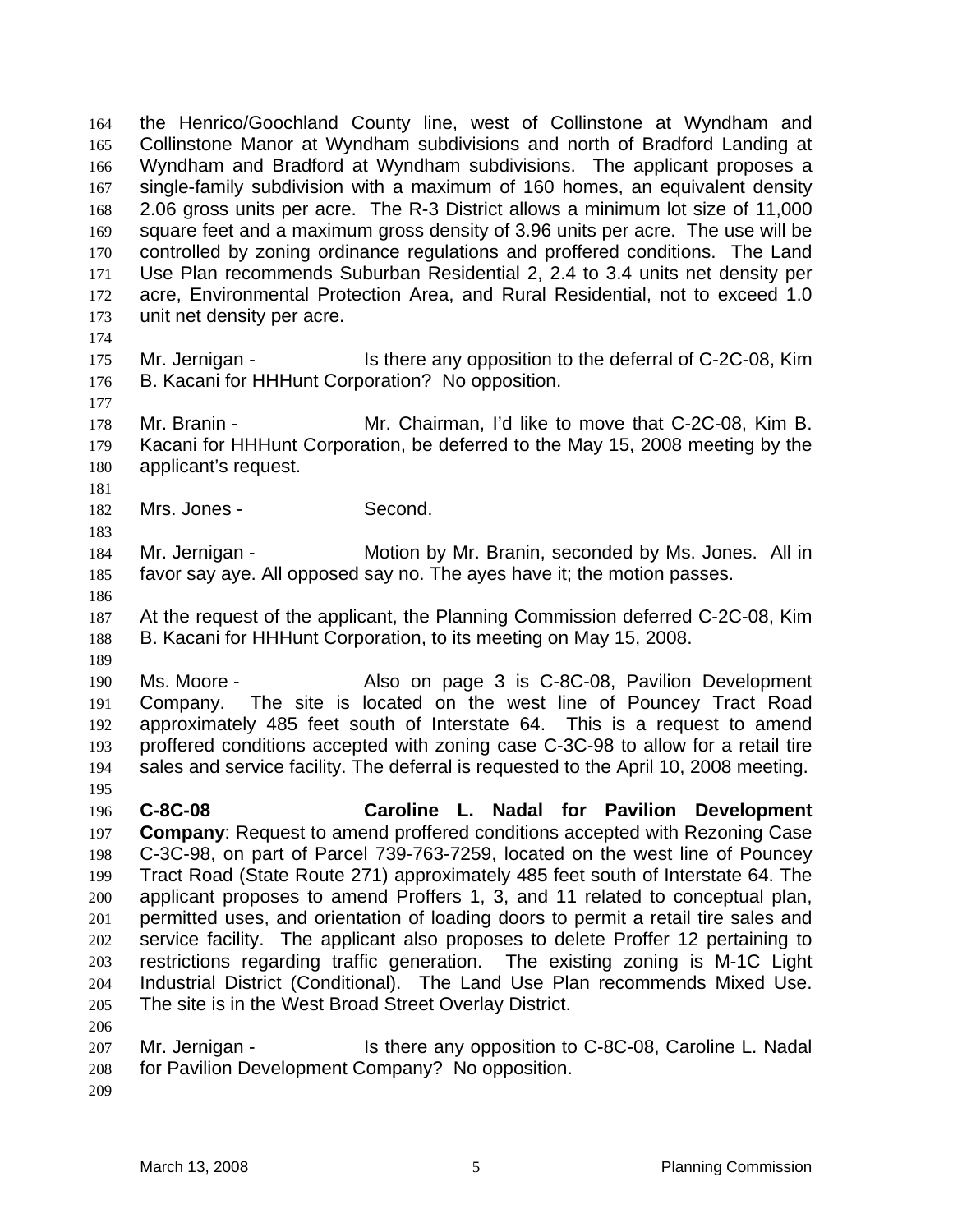Mr. Branin - Mr. Chairman, I'd like to move that C-8C-08, Caroline L. Nadal for Pavilion Development Company, be deferred to the April 10, 2008 meeting per the applicant's request. 210 211 212

213 214

215

Mrs. Jones - Second.

216 217 Mr. Jernigan - The Motion by Mr. Branin, seconded by Mrs. Jones. All in favor say aye. All opposed say no. The ayes have it; the motion passes.

218

222

219 220 221 At the request of the applicant, the Planning Commission deferred C-8C-08, Caroline L. Nadal for Pavilion Development Company, to its meeting on April 10, 2008.

223 224 225 226 227 228 229 230 Ms. Moore - Next is in the Brookland District. It's on page 4 of your agenda. It is case C-64C-06. The applicant is Wistar Creek, LLC. The site is located at the south line is Wister Road approximately 143 feet west of Walkenhut Drive. The request is to conditionally rezone from R-3 to RTHC where a residential townhouse development with a maximum of 100 dwelling units is proposed. This is a recent change; the applicant has requested to defer this to May 15, 2008. Prior to this, it was April  $10<sup>th</sup>$ , but tonight they requested the deferral to May  $15<sup>th</sup>$ .

231

232

# *Deferred from the January 10, 2008 Meeting.*

233 234 235 236 237 238 239 240 241 242 243 244 **C-64C-06 Jennifer D. Mullen for Wistar Creek, LLC**: Request to conditionally rezone from R-3 One-Family Residence District to RTHC Residential Townhouse District (Conditional), Parcels 767-750-8298, 767-751- 8651, 768-750-0490, 768-751-0638, 768-751-2435, 768-751-4119, and 768-751- 1362 containing 24.46 acres, located on the south line of Wistar Road approximately 142 feet west of Walkenhut Drive. The applicant proposes a residential townhouse development with a maximum of 100 dwelling units, an equivalent density of 4.08 units per acre. The maximum density allowed in the RTH District is nine (9) units per acre. The use will be controlled by zoning ordinance regulations and proffered conditions. The Land Use Plan recommends Suburban Residential 2, 2.4 to 3.4 units net density per acre, and Office.

245

246 247 Mr. Jernigan - All right. Is there any opposition to the deferral of case C-64C-06, Jennifer D. Mullen for Wistar Creek, LLC? No opposition.

248

249 250 251 252 Mr. Vanarsdall - With that, I move C-64C-06, Jennifer D. Mullen for Wistar Creek, LLC, be deferred to May 15, 2008 meeting at the applicant's request.

253 Mr. Archer - Second.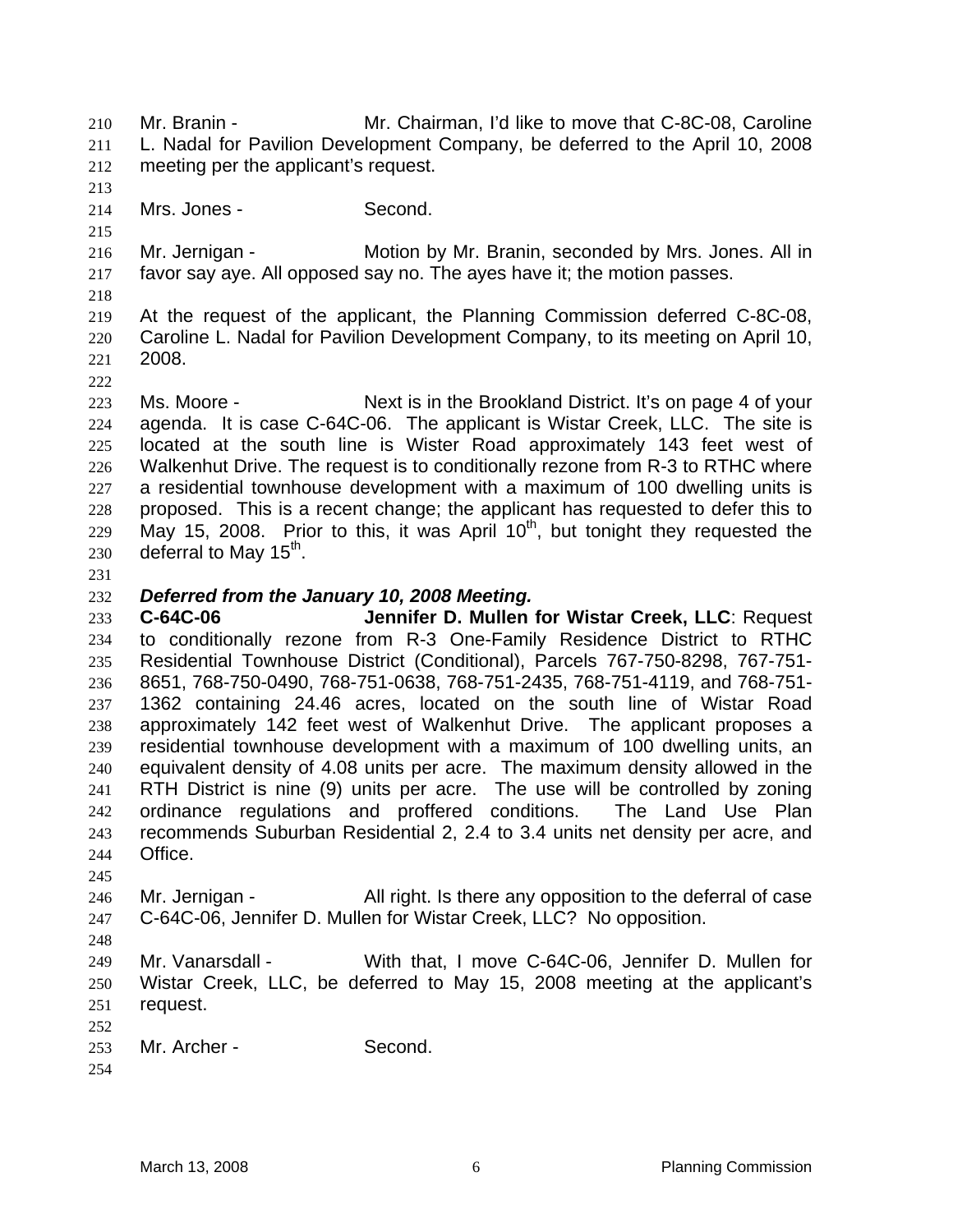Mr. Jernigan - Motion by Mr. Vanarsdall, seconded by Mr. Archer. All in favor say aye. All opposed say no. The ayes have it; the motion passes. 255 256 257 258 259 260 261 262 263 264 265 266 267 268 269 270 271 272 273 274 275 276 277 278 279 280 281 282 283 284 285 286 287 288 289 290 291 292 293 294 295 296 297 At the request of the applicant, the Planning Commission deferred C-64C-06, Jennifer D. Mullen for Wistar Creek, LLC, to its meeting on May 15, 2008. Ms. Moore - Mr. Chairman that concludes the requests for deferrals. Mr. Jernigan - Thank you, Ms. Moore. Mr. Glover - Mr. Chairman? Mr. Jernigan - Yes sir. Mr. Glover - I'd like to state up front in the meeting that in all zoning cases I'll be abstaining unless otherwise noted. Since all of these cases will be coming to the Board of Supervisors with a recommendation from the Planning Commission, I'll be abstaining. Mr. Jernigan - Thank you, Mr. Glover. Mr. Emerson - The Mr. Chairman that brings you to the next item on your agenda, which is the request for expedited items. We thought that there were going to be two expedited items on the agenda tonight; however, those have been removed and placed back to the regular agenda. Those were items C-4C-08 and P-2-08, RER/New Boston West Broad Street, LLC. Those will be heard in the order they appear on the regular agenda. Mr. Jernigan - Ckay, thank you, Mr. Emerson. Mr. Emerson - Mr. Chairman that now takes you to the cases to be heard, which will be six. *Deferred from the February 14, 2008 Meeting.*  **C-63C-07 Andrew M. Condlin for JSN Development, LLC**: Request to conditionally rezone from A-1 Agricultural District to B-2C Business District (Conditional), Parcel 816-687-5307, containing 3.82 acres, located at the southeast intersection of Strath Road and New Market Road (State Route 5). The applicant proposes a pharmacy and office. The uses will be controlled by zoning ordinance regulations and proffered conditions. The Land Use Plan recommends Rural Residential, not exceeding 1.0 unit net density per acre. The site is in the Airport Safety Overlay District.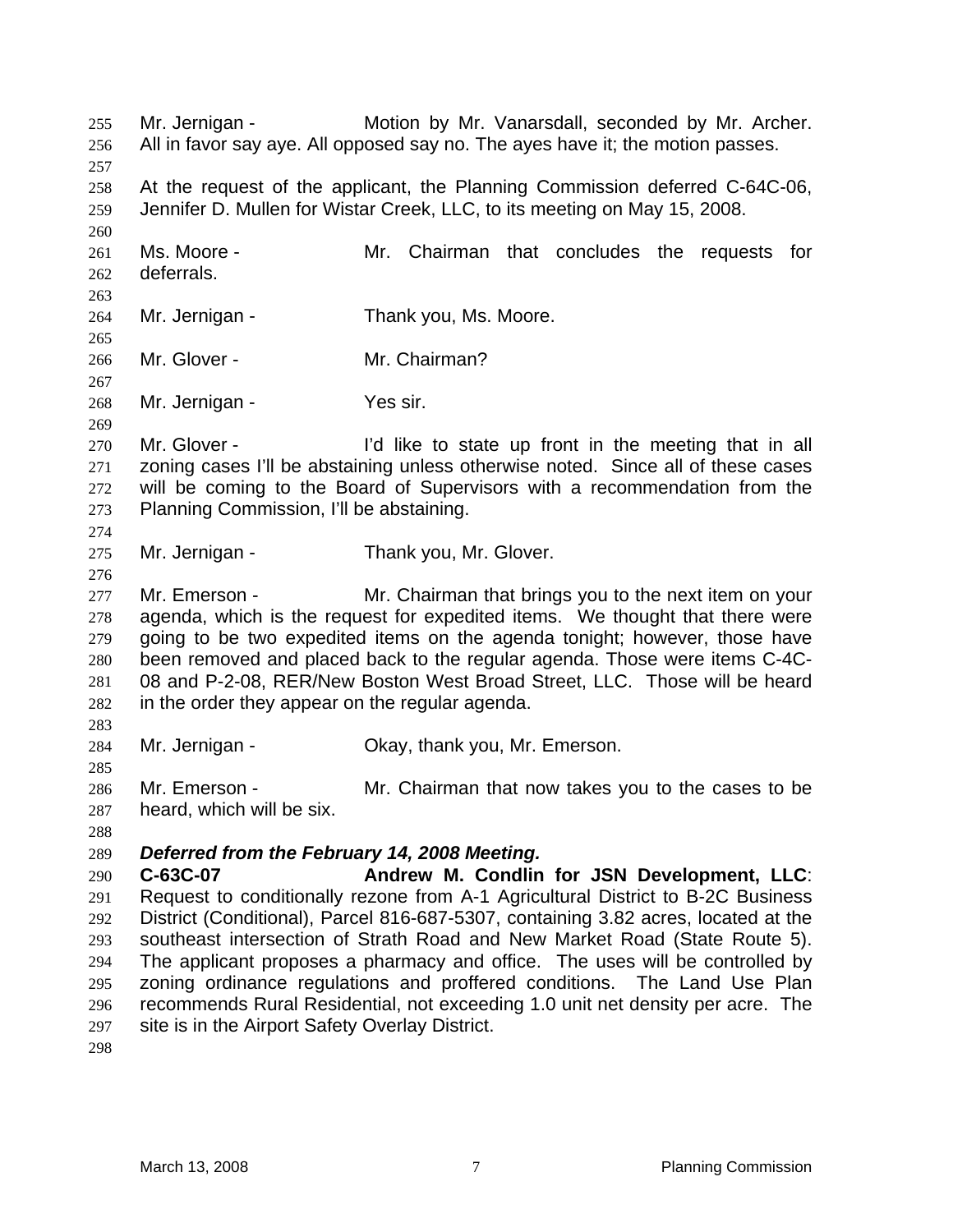would you explain our time limits? 301 302 303 304 305 306 307 308 309 310 311 312 313 314 315 316 317 318 319 320 321 322 323 324 325 326 327 328 329 330 331 332 333 334 335 336 337 338 339 340 341 342 343 Mr. Emerson - Yes sir, Mr. Chairman. The applicant is allowed 10 minutes to present the request and time may be reserved to respond to new testimony. Opposition is allowed 10 minutes to present its concerns. Commission questions do not count into the time limits and the Commission may waive the time limits for either party at its discretion. Mr. Jernigan - Thank you, sir. Good evening, Mr. Lewis. Mr. Lewis - Good evening, Mr. Chairman, thank you. As mentioned, this is a request to rezone approximately 3.8 acres from A-1 to B-2C to construct a pharmacy and office at the southeast intersection of Strath Road and New Market Road. Commercial uses are located at the intersection's other corners, but most of the subject site is surrounded by low-density, singlefamily residential development. The property is recommended for Rural Residential on the 2010 Land Use Plan, a designation which is not consistent with this request. As shown on this proffered conceptual plan, the applicant proposes a 14,564 square-foot pharmacy with drive-through service on the property's northern portion. A 3,250-square-foot office building would be constructed on the property's southern extension along Strath Road. Major aspects of the revised proffers before you tonight, dated March 13, 2008, address the following topics: building style, external materials, and appearance; use and operating limitations; and screening from adjacent properties, among other items. These proffers could mitigate some potential impacts, but other issues outlined in the staff report have not been addressed. Staff believes this request would over-intensify the site both in its scale and type of use, placing drive-through commercial activity too close to a residential neighborhood and minimizing the area available for landscaping along New Market Road. Considering the potential impacts on adjacent residential properties and the proposal's inconsistency with the Land Use Plan, staff does not support this request. This concludes my presentation. I will be happy to take any questions. Time limits would need to be waived for the proffers.

Mr. Jernigan - Is there any opposition to case C-63C-07, Andrew M. Condlin for JSN Development, LLC? We do have opposition. Mr. Emerson,

344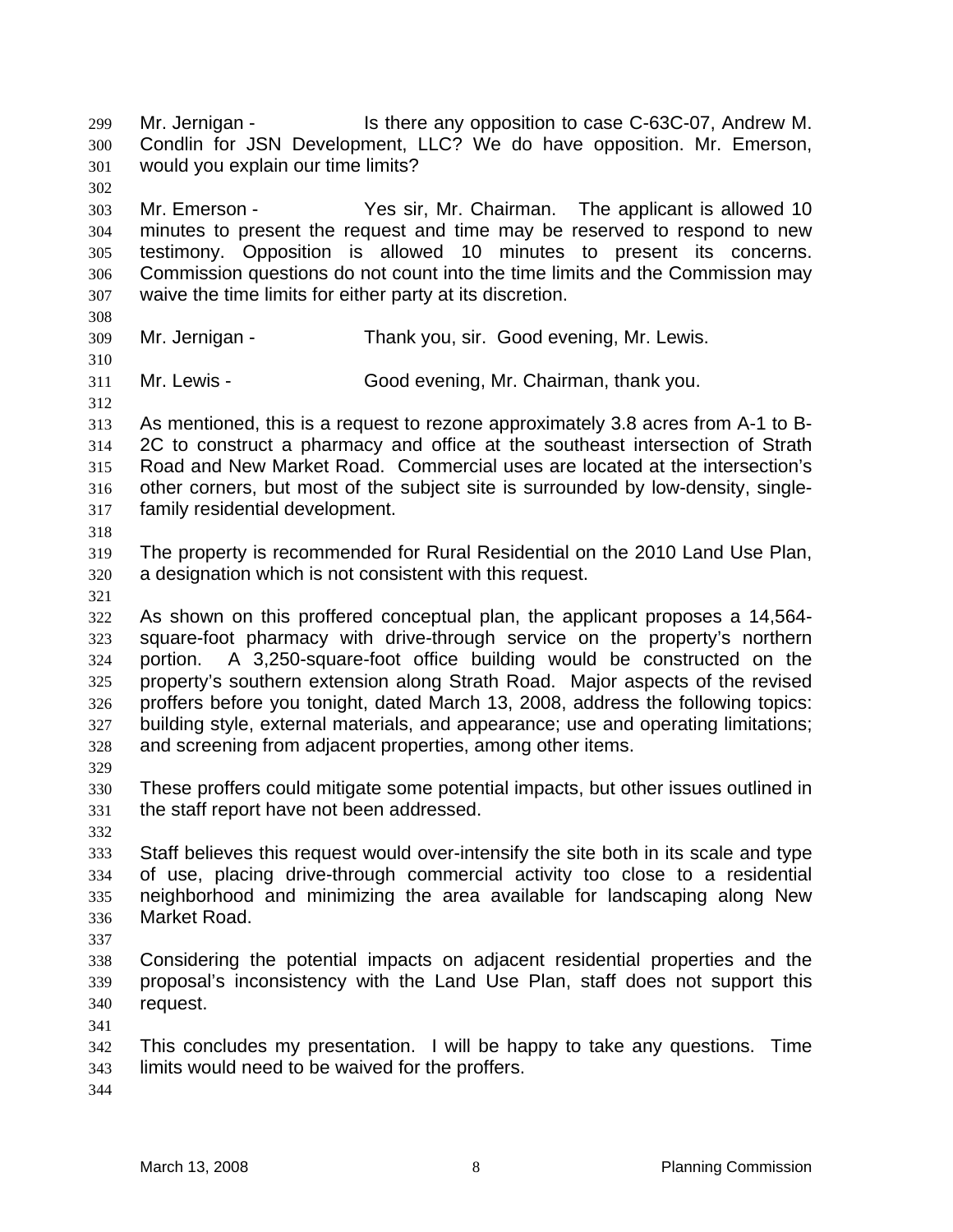Mr. Jernigan - Thank you, Mr. Lewis. Are there any questions for Mr. Lewis from the Commission? 345 346 347 348 349 350 351 352 353 354 355 356 357 358 359 360 361 362 363 364 365 366 367 368 369 370 371 372 373 374 375 376 377 378 379 380 381 382 383 384 385 386 387 388 389 390 Mrs. Jones - Thave one. Mr. Lewis, how large would the buffers be? It's hard to go through this new information all at once here. How large would the buffers be between the residential and the other development? Mr. Lewis - The Directly adjacent to the drive-through aisle it would be—The distance would be approximately 13½ feet from the drive aisle to the property lines, to the residential property lines to the rear. A transitional buffer 25 is required, but the alternative screening of a six-foot brick wall is used in that area to meet the transitional 25 requirement, as well as the brick wall extends down behind the office parking lot. So, essentially, a transitional 25 or equivalent. Mrs. Jones - The Unit of Seeing that brick wall on here. Mr. Jernigan - It's proffered. Mrs. Jones - It's proffered, it's just not shown. Mr. Lewis - Go to page 2. I can call it out on this slide right here. Do you see the monitor? It's this bold line right here. Mrs. Jones - Ckay. Mr. Lewis - So, it begins at this location, extends all the way to this corner, and then extends southward to this point here. From this point southward, the dashed "X" line is a proposed fence to be extended in the manner as shown here. Mrs. Jones - In your view, that would be a sufficient buffer visually as well as with noise and lights for the neighbors? Mr. Lewis - Staff would prefer to see the drive aisle and retail use further from the residential properties. The wall and distance are the minimum allowed by code, but we'd prefer to see it separated a bit more from the residential property. Mrs. Jones - Thank you. Mr. Jernigan - The Mr. Lewis, how far would you say it is to the house from next door? Mr. Lewis - We can eyeball that, if we go back up to this. So, if the drugstore is to be in this location here, it looks to be the nearest house somewhere in the neighborhood of 350 feet, a little shy of 400 feet.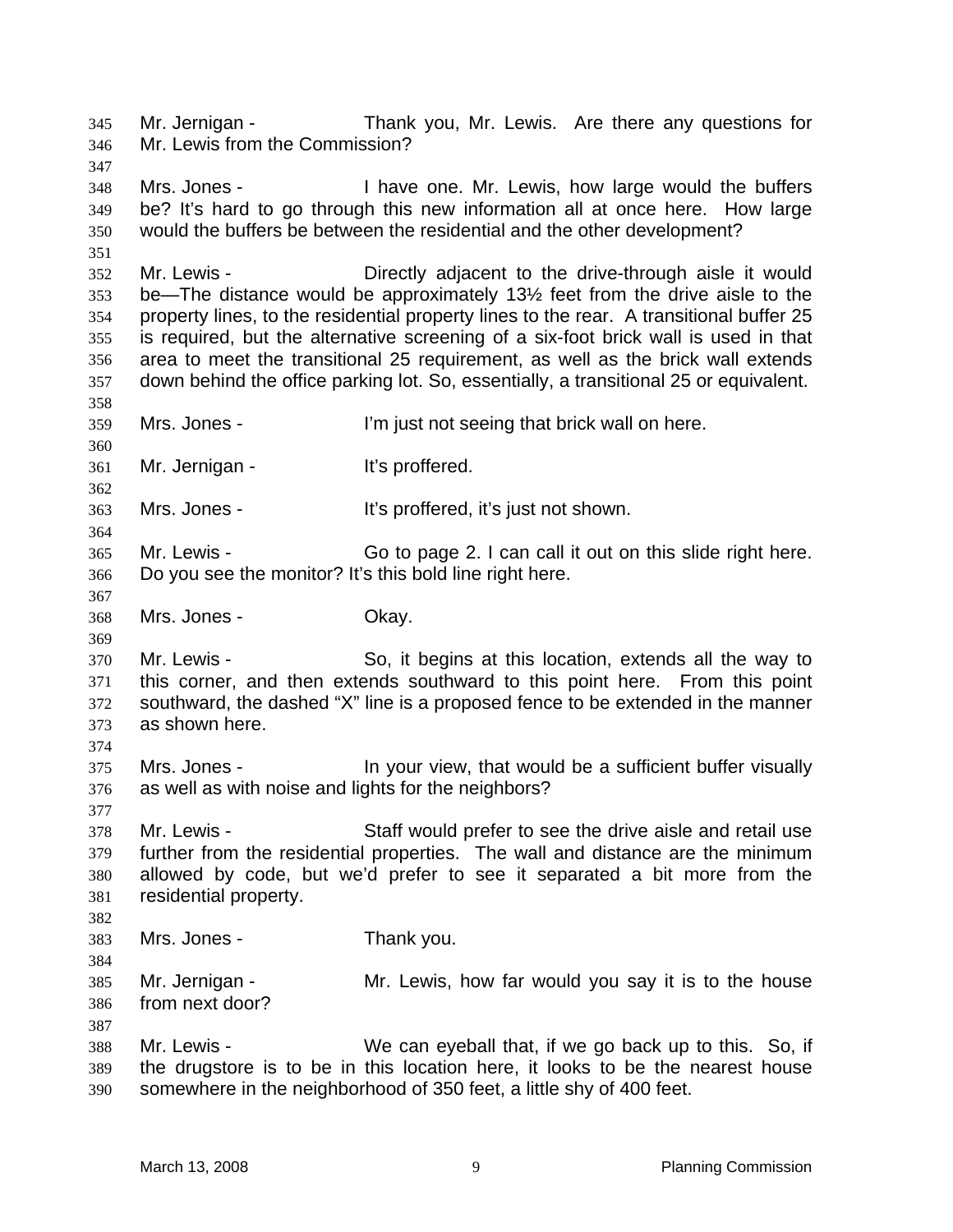392 393 Mr. Jernigan - Ckay. Thank you. Are there any more questions? Thank you, Mr. Lewis. Mr. Condlin, how are you?

395 396 397 398 399 400 401 402 403 404 405 406 407 408 Mr. Condlin - Good. Thank you, Mr. Chairman, members of the Commission, Mr. Secretary. Andrew Condlin from Williams Mullen here on behalf of JSN. I have with me Nathan Jones and Allen Weaver here to answer any questions that you may have of a technical nature. I did want to go over a couple of points and then we'll just answer any questions that you all may have. Obviously, this is an odd-shaped property. Certainly, the New Market and Strath Road intersection is a well-trafficked intersection. It has a light at that location. Quite frankly, it has commercial on three other sides of it. We also have an unusual circumstance, of course, as you've already pointed out, Mrs. Jones, with the residences in the rear. Rural residential with the large lots, A-1 lots with the homes quite a bit a way, but still with residential behind it. So, it's certainly provided a number of challenges as we work very closely both with the Varina Beautification Committee, as well as with the adjoining neighbors and the surrounding neighborhood.

409

391

394

410 411 412 413 414 415 416 417 418 419 420 421 422 423 424 This property, where there's an existing Rite Aid—there's already one across New Market Road—is a small site. It's not, quite frankly, serving the purpose that it's intended for and Rite Aid wants to move it from that location where the doctors' offices are located to this location. Again, at a traffic light a larger facility, being 14,500 square feet. This property, obviously, has created a lot of challenges with trying to get into the area, and what we've—if I could move to the site plan—trying to be able to facilitate with everything we'd like to have on the property. Obviously, we've worked very closely with the Varina Beautification Committee with how it looks from New Market and Strath Roads. Obviously, the first words they say is that you would not see the drive-through from either one of those locations; therefore, that really put the proximity of the drive-through at the opposite side of New Market, but towards the neighborhood. Really, that's where we came with, given the shape of the property and where the drive-through is located, putting up this wall to help try to alleviate any of the negatives that might come with the drive-through in that location.

425

426 427 428 429 430 431 432 433 434 435 436 We have a number of proffers, quite frankly, as we've continued to work with the neighbors. This case has been deferred a number of times. I think the immediately adjacent neighbors—I think Mr. Jernigan has talked with just recently, they—I won't say they're supporting the case by any means, they would rather have nothing there, or just something different, but they're no longer in opposition based on the proffers that we've been able to provide and work with them on, on some of the nuances. These changes that are set forth, a lot of them are just additional sheets of elevations that have been provided. Others are more stylistic in changes, just breaking up, for example the elevations, where it was one long paragraph, we've now divided it between the retail building and the office building.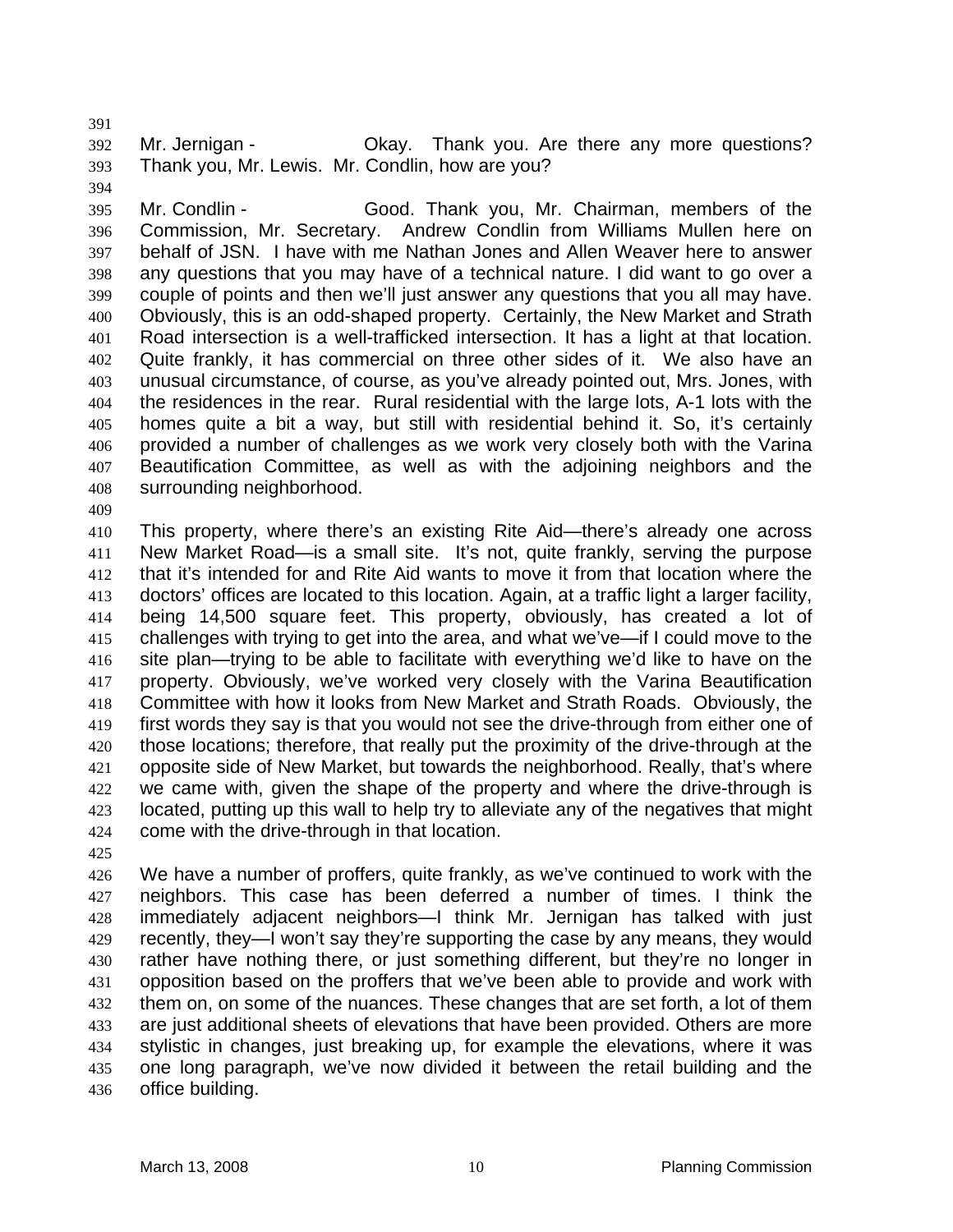438 439 440 441 442 443 Mr. Jernigan, I do have to point out you and I talked earlier, and you asked to make sure that the Planning Commission would be able to approve the office building, the elevations so they would have control of that over at the time of POD. I looked again and apparently that wasn't in there when I saw it. I would like to make that change at the podium, if it's okay, and I can point that out. Again, that was the intent. I just don't think the language was in there.

444

437

445 446 447 448 449 450 451 The only other significant change in these proffers from that standpoint, other than some minor hourly changes, had to do with the office area. We've labeled this area on one of the plats as the office area, as you can see in this area. That would be limited to O-1 uses to this office building. Again, it's a very small building. It's not a whole lot you can do with this property. This would seem to be a good use, a good transition from this busy corner to the neighborhood and be able to use the property at the same time.

452

455

457

453 454 With that, I'll be happy to answer any questions that you may have or go over the proffers in more detail.

456 Mr. Jernigan - Andy, is that proffer in this black line copy?

458 459 460 461 462 463 464 465 466 467 468 469 Mr. Condlin - No, it is not. It would be under proffer 2B. That whole proffer, the reason that's lined is because we took it away from the paragraph above it and made it "B." As you look at that line, on the second line it says it would be a Cape Cod style design. I propose putting in the words, "as approved by the Planning Commission at the time of POD," right in that location where on the second line of 2B it says, "Shall be of a Cape Cod style design," and adding in, "as approved by the Planning Commission at the time of plan of development." We labeled the GPIN for the bank across the street, which is a Cape Cod style. It will be consistent with that. But again, just to be able to let you all see it, because we don't have any elevations. They're not sure what they're going to build exactly out there. That would give you control at the time of POD to say it's not what we like.

470

472

- 471
- Mr. Jernigan Do you have elevations for the monitor?

473 474 475 476 477 478 479 480 481 482 Mr. Condlin- We have the elevations for the Rite Aid. These are the ones that, again, I really should point out it's not very often I get to come forward and say we have the support or the recommendation from the Varina Beautification Committee. I like to jump on that as much as possible. They helped design this building. Part of that is that with the brick and the number of dormers and the window, obviously, expenses went up. That's what we were trying to achieve. Again, these are just the elevations specific to the Rite Aid and again, trying to provide for. One of the things you'll notice on this is that in addition to having a sidewalk as part of the Capital Trail, there's a bike trail that's going to be required to be placed along the property. So, we're also squeezed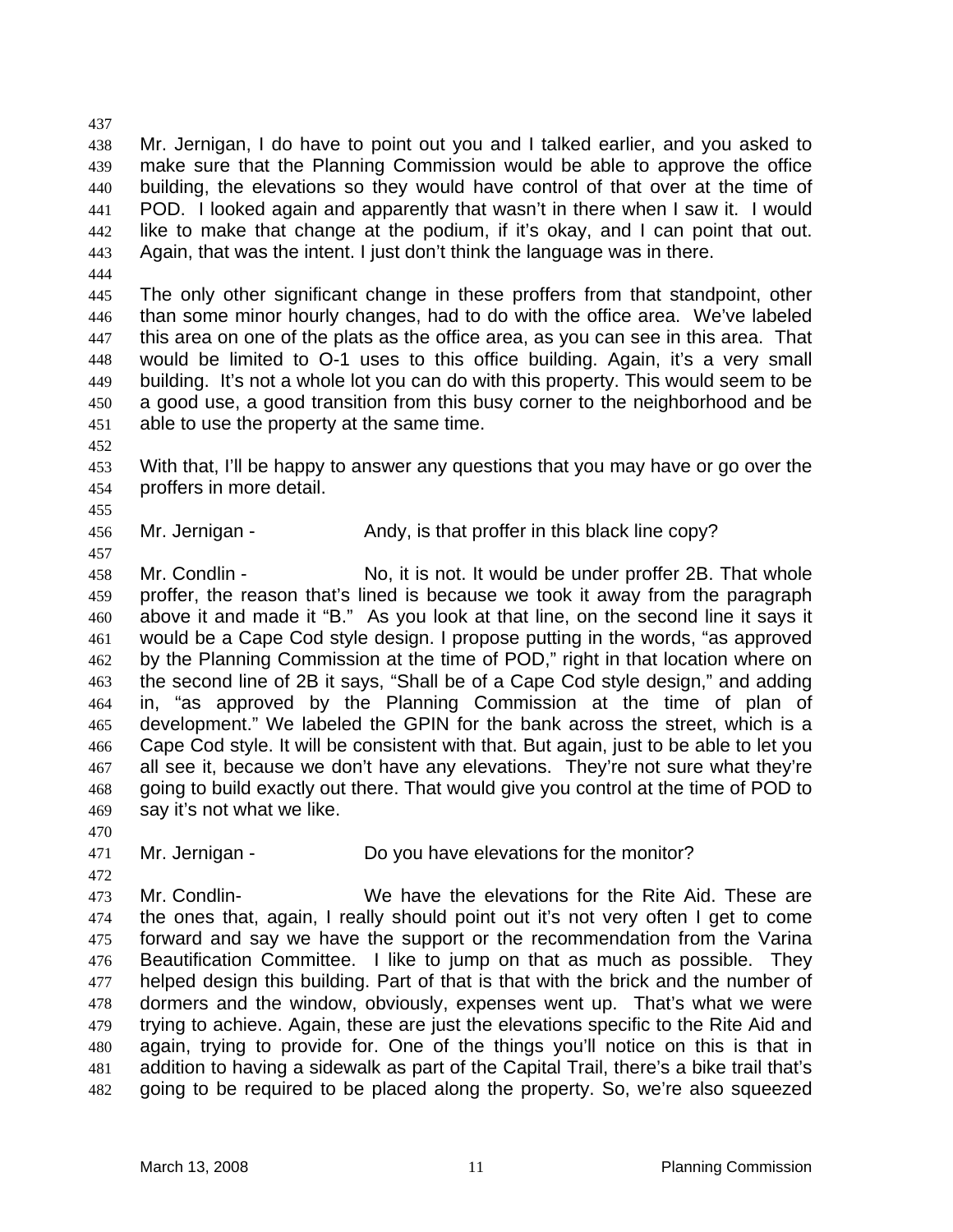further. At a busy intersection, not only do we have an odd shaped property, but we're continuing to be squeezed based on the sidewalk and the Capital Trail and the other improvements that were required along the front of the property from that standpoint. Again, that's kind of a birds-eye view of the picture that they're showing with the landscaping along the front. Again, these have all been proffered. Again, this is more detail of the Rite Aid on all sides from that standpoint. I don't know what the photo was—It's the bank. There's the bank at that location. That's the Cape Cod style. It would mirror that. 483 484 485 486 487 488 489 490 491 492 493 494 495 496 497 498 499 500 501 502 503 504 505 506 507 508 509 510 511 512 513 514 515 516 517 518 519 520 521 522 523 524 525 526 527 528 Mr. Jernigan - Ckay. Any questions for Mr. Condlin from the Commission? Mr. Vanarsdall - I have one. It's not a question, it's a statement. On #4 on the hours, Mr. Condlin, would you make double sure that the applicant understands the limited operation on delivery? We had a case like this that they did not think it pertained to them and trucks came, at 11:00, 12:00, and 1:00 o'clock. Some came from Maine and Idaho and stayed all night. Things like that. It would be nice up front if you could do that. Mr. Condlin - Right. Mr. Vanarsdall - So it wouldn't be confusing. Mr. Condlin - We have talked to the Rite Aid representatives. Mr. Weaver here directly works with them. They understand that. It becomes an operations issue and that's, obviously, something that we need to make sure that occurs. Mr. Vanarsdall - That's all I have, Mr. Chairman. Mr. Jernigan - Any more questions for Mr. Condlin? Mr. Branin - The Mr. Condlin, are there any vending machines on the outside of this building? Mr. Condlin - The only ones I've ever seen—I think we talked about this at one of the neighborhood meetings. We think maybe a soda machine, but those would be at the front towards New Market. Mr. Branin - The State of the Vour client intent or married to having vending machines outside? Mr. Condlin - No. Mr. Branin - No?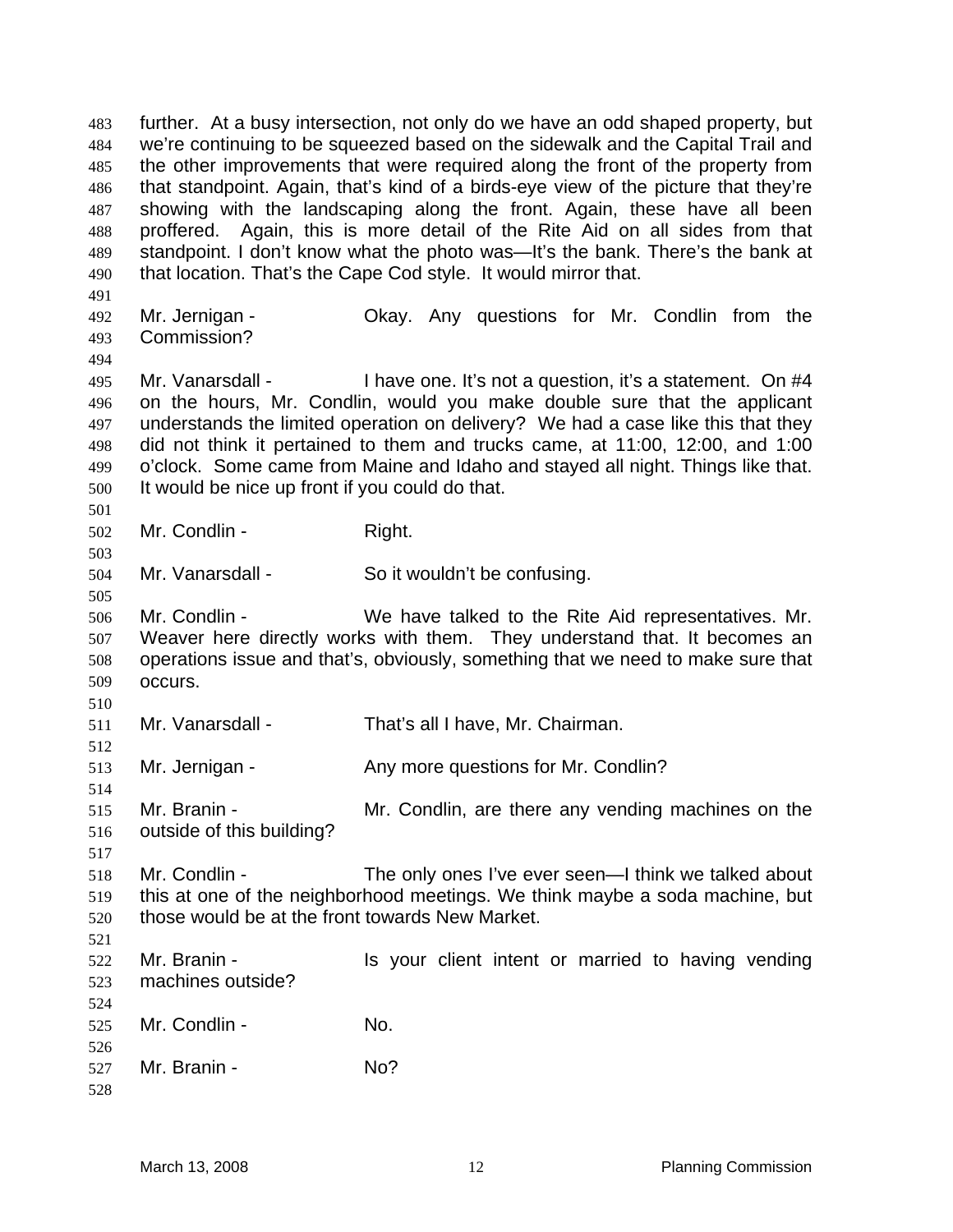Mr. Condlin - That's something we can proffer out. We could proffer that out and it wouldn't be a problem. No exterior vending machines. 529 530 531 532 533 534 535 536 537 538 539 540 541 542 543 544 545 546 547 548 549 550 551 552 553 554 555 556 557 558 559 560 561 562 563 564 565 566 567 568 569 570 571 572 573 574 Mr. Jernigan - If you'd like to, you can add that proffer. Mr. Condlin - Yes, we'd be happy to. Mr. Branin - The Mr. Jernigan, you're aware that a lot of times when it's close to residential, when there are machines, in the middle of night, someone stops, gets sodas, and it makes a louder noise. Mr. Jernigan - Especially when they kick them. Mr. Branin - Which I tend to do. Mr. Jernigan - Mr. Condlin, I think you said he's going to proffer that out. We won't have that noise. Okay. Thank you, Mr. Condlin. All right, we have opposition. If you would, please come down sir. State your name for the record, please. Dr. Kowalski - I'm Dr. Kowalski. I'm a family doctor down in this Varina area. I got wind of this project, obviously, over the last year or so. I sent Mr. Jernigan a letter back in early January. I don't know if you remember reading it or not. Mr. Jernigan - Yes sir, I do. Dr. Kowalski - The Showed this case to a neighbor of mine who is now retired from the County. He worked on the Planning Commission. Fred Overmann. He thought that this was a very ambitious project for such a historic area and that maybe rezoning to O-1 or O-2 offices would make a lot more sense because it would be more fitting with the neighborhood, keeping the historic nature of the Route 5 corridor. The other information I've just given you, the central Rite Aid organization has offered to renew their lease for five more years with an extension for five more years, so I'm not sure who the tenant of this Rite Aid building would be if the Rite Aid wants to stay where they are right now. That's all I have to say. Mr. Vanarsdall - Thank you. Mr. Jernigan - The Mon't see—You have here it says, "Enclosed are four copies of the second lease extension." I just have— Dr. Kowalski - I'll get Dr. Kraus to get those to you. Mr. Jernigan - The Read of the Uknow Dr. Kraus.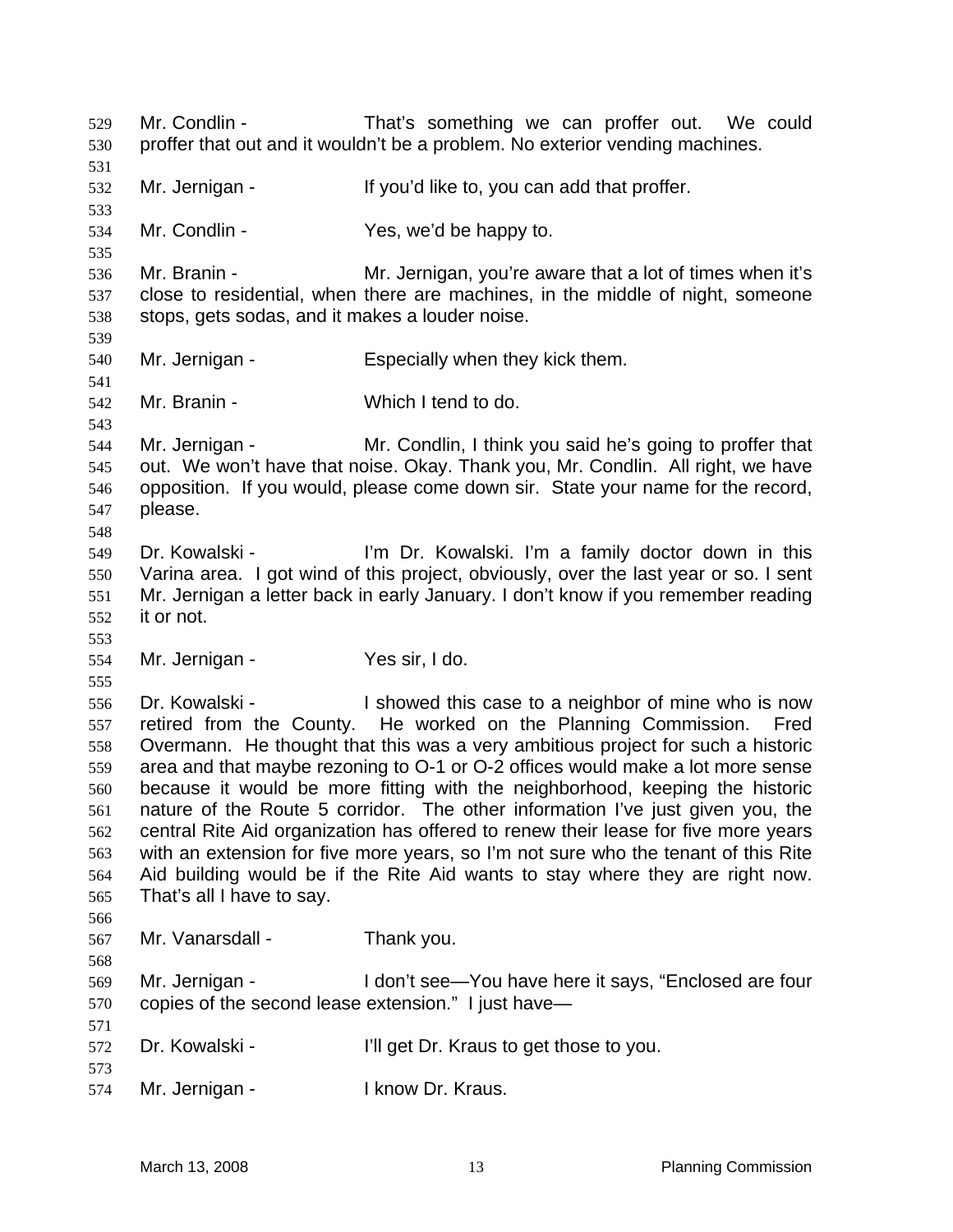575 576 577 578 579 580 581 582 583 584 585 586 587 588 589 590 591 592 593 594 595 596 597 598 599 600 601 602 603 604 605 606 607 608 609 610 611 612 613 614 615 616 617 618 619 620 Dr. Kowalski - Okay. Mr. Jernigan - You're against it because you don't want to see it for Varina? Dr. Kowalski - This it's the ambitiousness of the project. This is a very big store. I thought this would look on West Broad Street or something like that, but 14,000 feet—It's a very irregular shaped lot, which I think they showed. In reality, it looks a lot differently. It seems like the neighbors are a lot closer than 300 feet, but maybe I'm not right. I haven't gone out there and taken a tape measure. It's a very irregular shape lot. I know they're trying to do as much as they can with it. It just seems to be a very, very big building compared to all the other little buildings. Most are 4,000, 5,000-square-foot buildings that are scattered on various corners. There is a child development center that's going up across the street from the Varina Elementary School, but that looks to be probably in the same smaller range. This looked to be quite ambitious. Mr. Jernigan - I agree it is a big building, but as you see, all the drug stores that come out now are big because they're turned into convenience stores, drug stores, with magazines, and a little bit of everything else. Where is your practice? Dr. Kowalski - Right there at Mr. Jernigan - You're right next— Dr. Kowalski - Right next to the drugstore. Mr. Jernigan - Ckay. Now, you're aware that drugstore is about— Dr. Kowalski - Five thousand square feet. Mr. Jernigan - Five thousand square feet. Okay. All right. Any questions of Dr. Kowalski? All right. Thank you, sir. Andy, I don't normally get involved in this because this is legal, but is your client aware of the situation? Mr. Condlin - Ultimately, we don't know what's going to happen with this case. The timing has to be there, but also if this gets approved, we're still about a year and a half, two years before this becomes operational. They have to continue to operate and that's really what they're doing. You can always sublease out that facility once it moves over to this location, and that's the intent. Mr. Jernigan - The Solist want to make sure everybody's aware. Like I said, this isn't our call.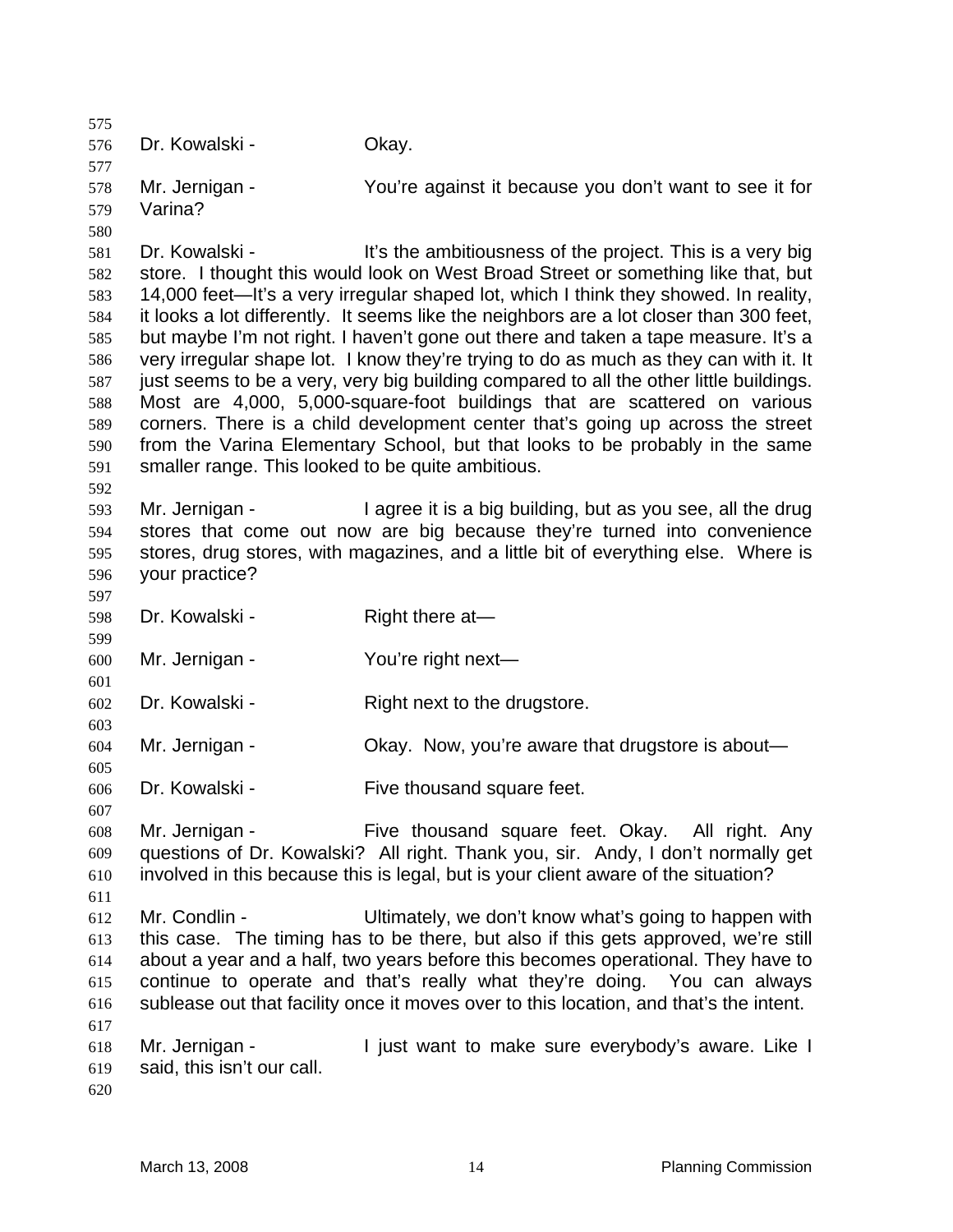Mr. Condlin - Ultimately, they have to keep operations continuing. You never know what kind of delays you're going to have and with the lease coming up, they have to renew the existing lease in order to have that overlap with this site once it becomes operational. 621 622 623 624 625

626 Mr. Jernigan - Ckay.

628 629 630 631 Mrs. Jones - I have a question. As far as the drugstore, I know that the drugstores are into a very set type of a building and footprint. Has there been discussions of a smaller building going onto this very irregularly-shaped site so that it isn't so forced?

632

627

633 634 635 636 637 638 639 640 641 Mr. Condlin - The Right. We looked at a lot of different variations and the answer is yes, that they have. Given a number of factors, both from a land cost, which usually is not a factor, but also from working with the Varina Beautification Committee and the cost of the exterior with the additional brick, the elevations, and the design features that they've added to that, this is the return that they were willing to get, or would have to get based on this store. Of course, as you know, there are typical footprints that they have. Rite Aid has not been in this market for a long time, as far as putting in new buildings. This is the footprint, one of the variations that they have, so that's what they've asked for.

- 643 644 645 646 Mrs. Jones - Mr. Jernigan raised a very good point about the large lots and the nature of the residential area. It's not a small subdivision lot, so there is a bit of separation there. It's just a difficult thing to bring this kind of use onto this particular side of the road.
- 647

652

642

648 649 650 Mr. Condlin - The Muslim Condlinum of I don't disagree with that, but when you drive out there and you look at the four corners with the Food Lion across the street.

651 Mrs. Jones - Sure.

653 654 655 656 657 658 659 Mr. Condlin - There's a lot going on and that's by no means—It is a historic area. We've relied, to be honest, on the Varina Beautification Committee, and whatever they've asked for, including the number of windows—They changed things. That's why we got their support, based on that as well. I think that was kind of a barometer of what we were looking as what's appropriate for this area.

660 661 Mrs. Jones - I'm a big fan of the Varina Beautification Committee.

662 663 664 Mr. Condlin - The As am I, when they agree with me. So, I think that works out well.

665 Mrs. Jones - Thank you.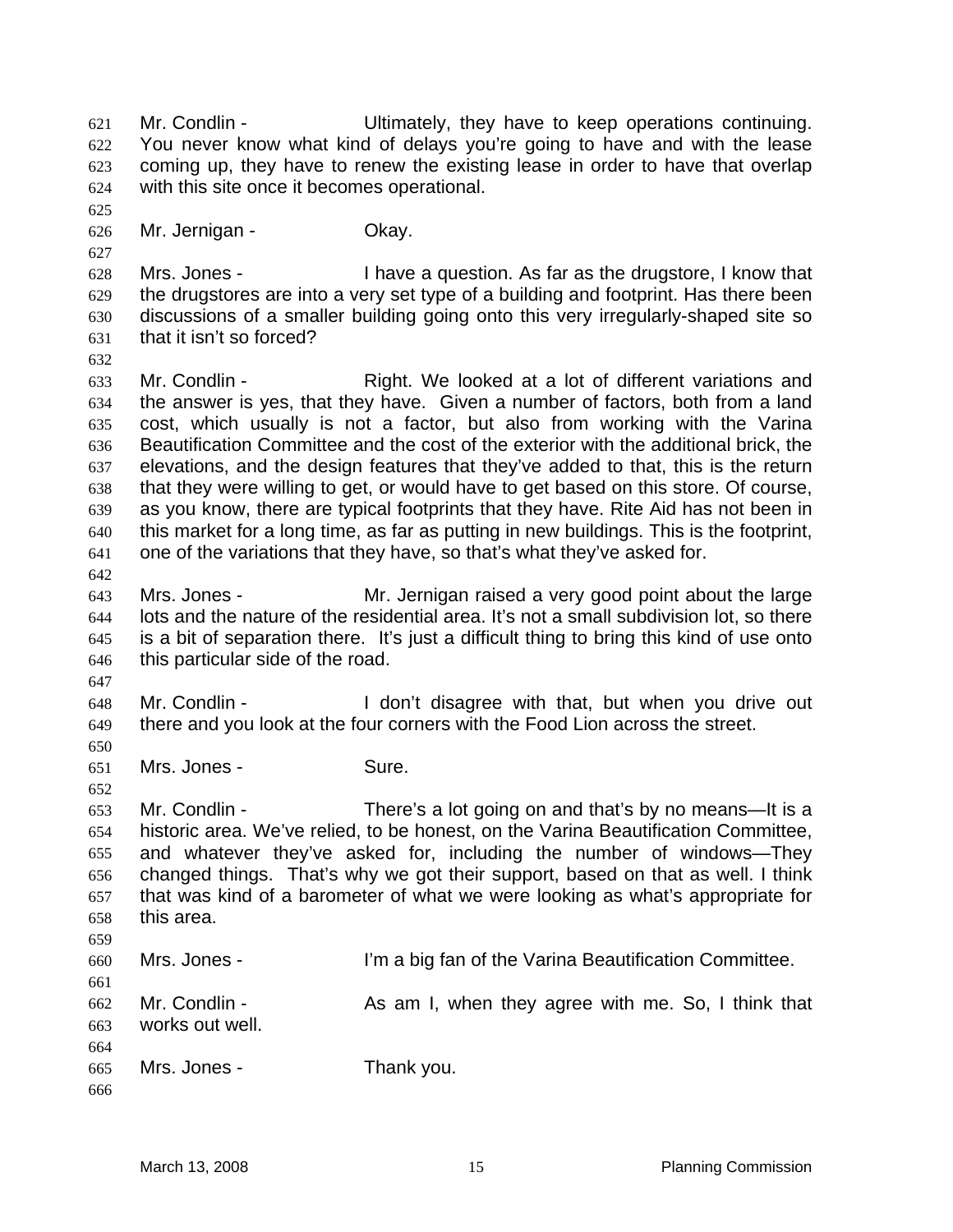667 Mr. Condlin - Thank you.

669 670 671 672 673 674 675 676 677 678 679 680 681 682 683 684 685 686 687 Mr. Jernigan - All right. Any more questions for Mr. Condlin? Thank you, Mr. Condlin. All right. I'll agree on one thing, this is a big drugstore, but in today's market, all these stores are big to facilitate. Now, I know this is an odd shaped piece of property. I've talked with the neighbors within the last couple of nights. The deals that they've made with the developer seem to be they're satisfied with. One reason that I tend to be towards this project is because it is a drugstore and it's something that is needed in the community. If that smaller store goes away—and I know there is a lease on it, but it can't give the services that this store can give. It has medicines, but it doesn't have the other things that go along with it. We have one large project with 636 homes that is approved right east of this and there's another project that we're looking at that's about three miles down the road that has 800 units. If there is not a drugstore there, there's not going to be one until you come down Laburnum Avenue to CVS. I've done a lot of thinking on this and at this point, I'm comfortable with what's happened. Varina Beautification has worked closely with these people to come up with a building that satisfies the look for Varina. The Varina Village, which is off in the future, Dr. Nelson, who was instrumental with the design on this feels that it will incorporate with the Varina Village.

688 689 With that, I will move for approval of case C-63C-07, Andrew M. Condlin for JSN Development, LLC, to send to the Board of Supervisors for their approval.

691 Mr. Emerson - Mr. Chairman, you need to waive the time limits first.

693 Mr. Jernigan - I'd like to waive the time limits on case C-63C-07.

695 Mr. Vanarsdall - Second.

697 698 Mr. Jernigan - Motion by Mr. Jernigan, seconded by Mr. Vanarsdall. All in favor say aye. All opposed say no. The ayes have it, the motion passes.

699 700 701 The motion to approve C-63C-07, Andrew M. Condlin for JSN Development, LLC.

703 Mr. Branin - Second.

705 706 Mr. Jernigan - Motion by Mr. Jernigan, seconded by Mr. Branin. All in favor say aye. All opposed say no. The ayes have it; the motion passes.

707

702

704

690

692

694

696

668

708 709 **REASON:** Acting on a motion by Mr. Jernigan, seconded by Mr. Branin, the Planning Commission voted 5-0 (one abstention) to recommend the Board of Supervisors **grant** the request because it would not adversely affect the adjoining area if the property developed as proposed and the proffered conditions will assure a level of development otherwise not possible. 710 711 712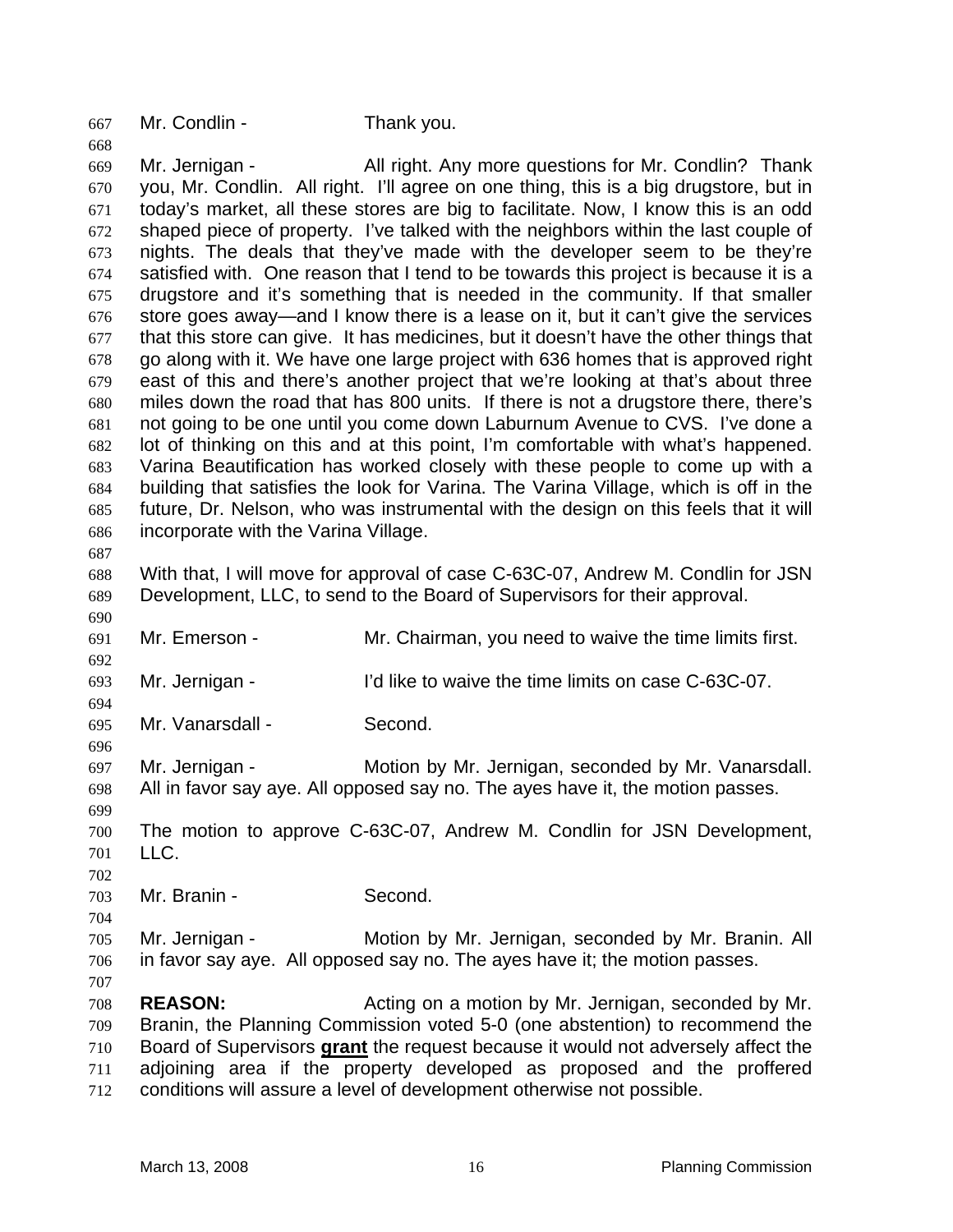714 715 716 717 718 719 720 721 722 **P-5-08 Jennifer Rosen for Cellco Partnership (Verizon Wireless):** Request for a Provisional Use Permit under Sections 24-95(a)(3), 24- 120 and 24-122.1 of Chapter 24 of the County Code in order to construct a 150' high monopole telecommunications tower and related equipment on part of Parcel 827-718-5661, located at the southeast intersection of E. Nine Mile Road (State Route 33), Hanover Road, Lumber Drive, and the Norfolk Southern Corporation Railroad right-of-way. The existing zoning is M-1 Light Industrial District. The Land Use Plan recommends Light Industry. The site is in the Airport Safety Overlay District.

723

727

713

724 725 726 Mr. Jernigan - The State any opposition to case P-5-08, Jennifer Rosen for Cellco Partnership (Verizon Wireless)? No opposition. Good evening, Mr. Props, how are you?

728 729 730 731 732 733 Mr. Props - Good evening, sir. Mr. Chairman, members of the Commission, Verizon Wireless is requesting to construct a 150-foot high monopole-style communication tower on property bounded by the Norfolk Southern Railroad, Interstate 64, and East Nine Mile Road. The site is currently zoned M-1, Light Industrial, requiring a Provisional Use Permit for towers exceeding 100 feet.

734

735 736 737 738 739 740 The 2010 Land Use Plan recommends Light Industrial. This Plan designation, industrial zoning, and restricted location should help minimize typical communication tower impacts. The closest residential development is 400 feet away and separated by Interstate 64. Other nearby uses include: M-1 Light Industrial and B-3 Business. Therefore, the Code setback requirements for towers would be met.

741

742 743 744 This 150-foot monopole tower is designed to support a three-sector, twelveantenna array, with mounted amplifiers and platform as necessary. All adjoining property owners have been notified by the applicant.

745

746 747 748 749 Three additional carriers could co-locate on this tower with each having standard twelve-antenna arrays. This feature supports the wireless communication component of the Comprehensive Plan by providing co-location opportunities on new towers.

750

751 752 753 In view of the sites light industrial character, isolated location, and co-location opportunities, staff supports this request with the recommended conditions submitted in the staff report.

754

755 756 This concludes my presentation and I would be happy to answer any questions.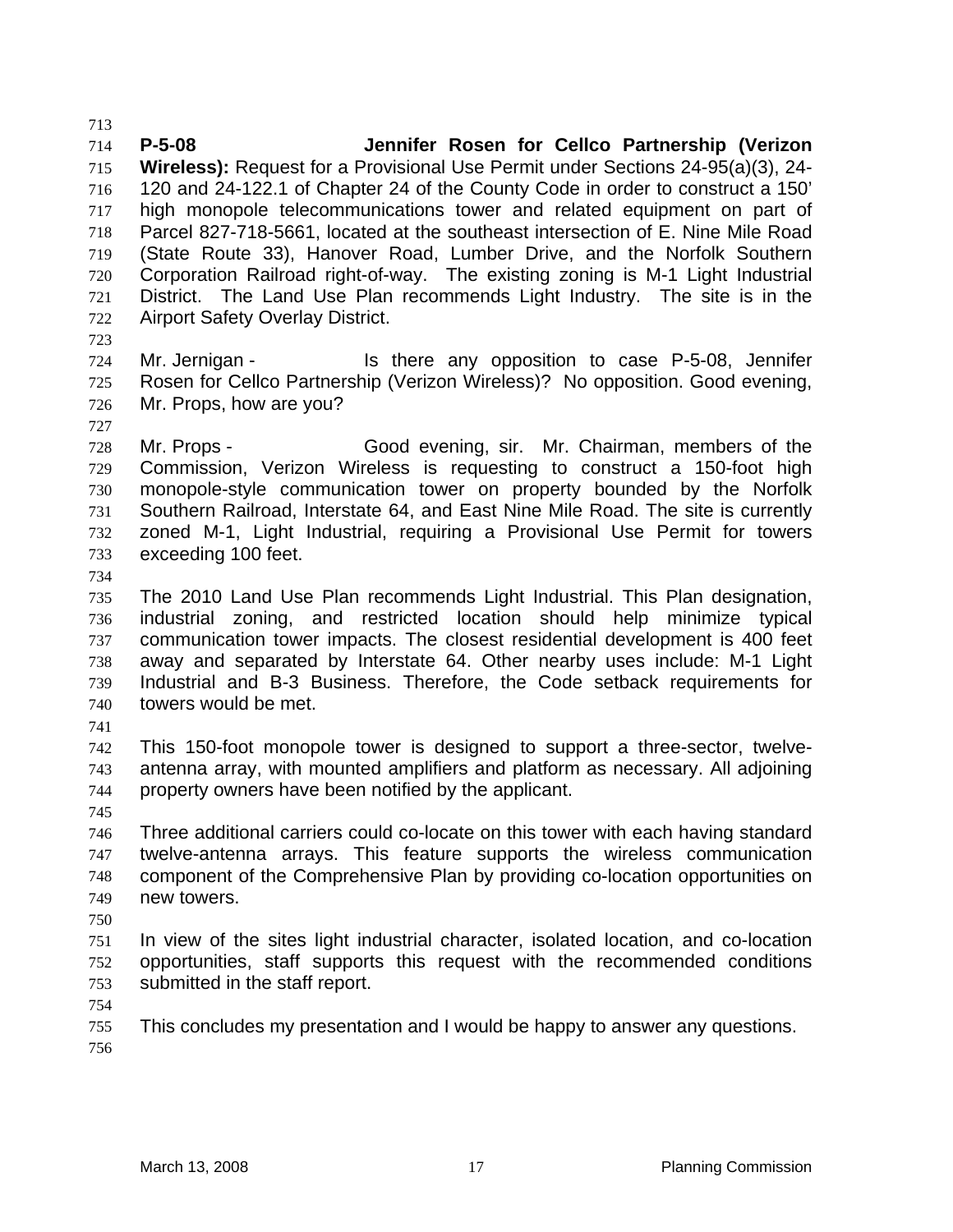Mr. Jernigan - The Any questions for Mr. Props from the Commission? Mr. Props, it's very seldom that we get a cell tower that staff recommends. I'm feeling pretty good on this. 757 758 759

761 Mr. Archer - The At least that you don't have any opposition.

763 764 765 766 767 768 769 770 Mr. Jernigan - Thank you so much for working on this. This is probably the best site for a cell tower I've seen in a long time. Interstate 64 on one side, a railroad track, and a light industrial on the other. When I first saw this case, I was pretty comfortable with it. I'm going to move this on along. I don't need to hear from the applicant. We don't have any problem and there's no opposition. With that, I will move for approval of P-5-08, Jennifer Rosen for Cellco Partnership (Verizon Wireless), to send to the Board of Supervisors for their approval.

771 772

773

776

760

762

Mr. Vanarsdall - Second.

774 775 Mr. Jernigan - **Motion by Mr. Jernigan, seconded by Mr. Vanarsdall.** All in favor say aye. All opposed say no. The ayes have it; the motion passes.

- 777 778 **REASON: Acting on a motion by Mr. Jernigan, seconded by Mr.** Vanarsdall, the Planning Commission voted 5-0 (one abstention) to recommend the Board of Supervisors **grant** the request because it would provide added services to the community and when properly regulated by the special conditions, it would not be expected to adversely affect the public health, safety, welfare and values in the area. 779 780 781 782
- 783

784 785 786 787 788 789 790 791 **C-7C-08 James W. Theobald for Partners Financial Federal Credit Union**: Request to conditionally rezone from R-4 One-Family Residence District and O-2C Office District (Conditional) to O-2C Office District (Conditional), Parcels 783-762-7854 and -9359, containing 1.157 acres, located at the northwest intersection of Brook Road (U. S. Route 1) and New York Avenue. The applicant proposes an expansion of the existing credit union facility and administrative offices. The use will be controlled by zoning ordinance regulations and proffered conditions. The Land Use Plan recommends Office.

792

793 794 795 Mr. Jernigan - Is there any opposition to case C-7C-08, James W. Theobald for Partners Financial Federal Credit Union? There is no opposition. Mr. Sehl, how are you this evening?

796

798

797 Mr. Sehl - **Doing well. Thank you, Mr. Chairman.** 

799 800 801 802 This is a request to rezone the subject property to O-2C to allow the expansion of an existing credit union facility. A portion of the property is zoned R-4 and contains a single-family dwelling. The applicant proposes to convert this dwelling into administrative office space. The credit union facility, which is zoned O-2C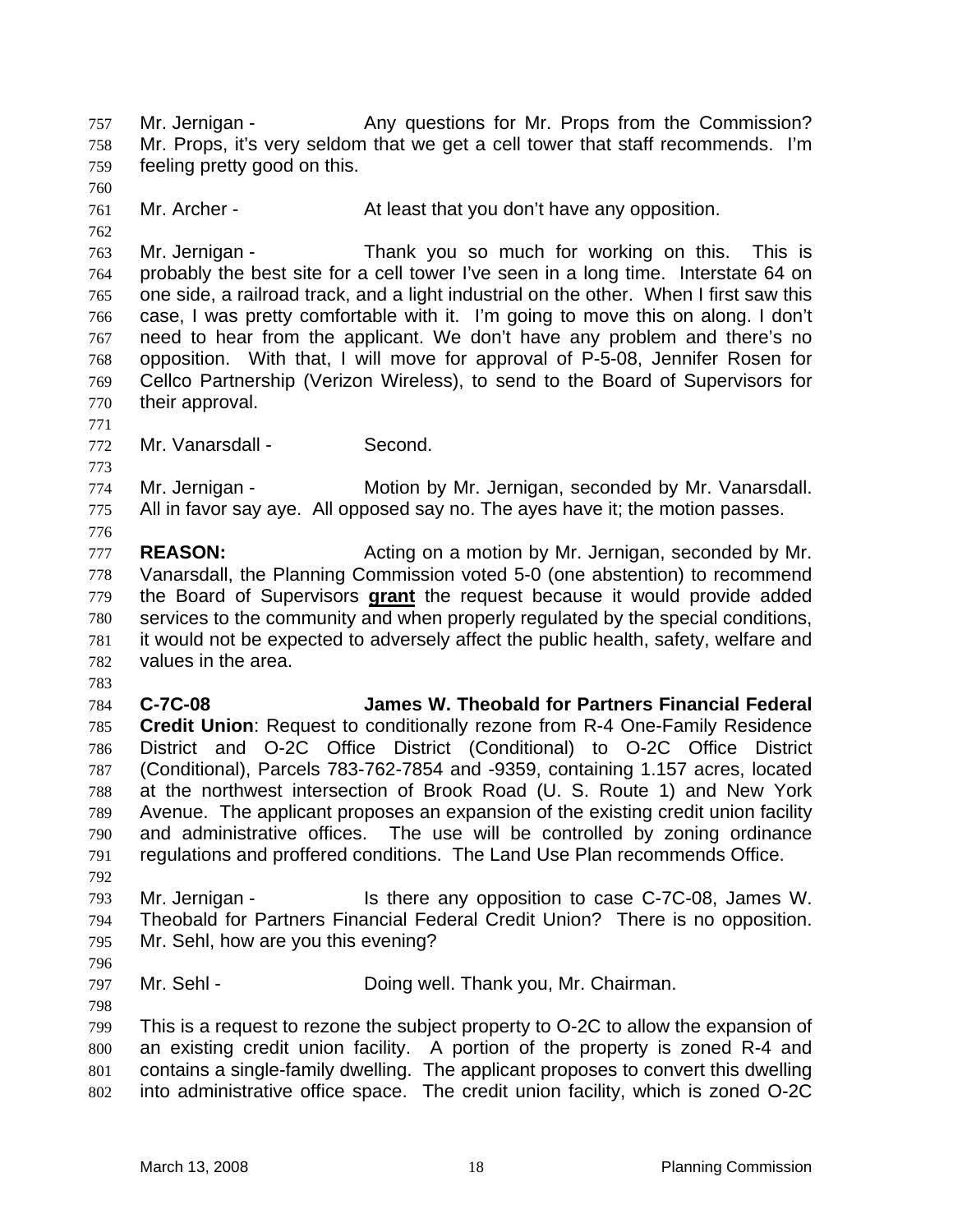already, was rezoned by rezoning case C-23C-02 and has been included in this request in order to update proffers pertaining to its operation and provide a new conceptual plan for the subject property. The updated proffers would allow the development of a drive-through teller lane, as well as an ATM, uses which were specifically prohibited by the proffers accepted with C-23C-02. 803 804 805 806 807

808

809 810 811 812 813 The 2010 Land Use Plan recommends office for the subject property, and the requested zoning is consistent with this designation; however, the site is located in a Residential Transition Area as identified by the 2010 Comprehensive Plan and careful consideration should be given to the protection of adjacent residential uses.

814

815 816 817 818 819 To provide protection for adjacent dwellings and to ensure a quality development, the applicant has submitted revised proffers dated March  $10<sup>th</sup>$  and distributed to you this evening. These proffers contain protections for adjacent residents such as limits on site lighting, trash receptacles, public address systems, and hours of operation.

820

821 822 823 824 Staff notes the hours of operation for the ATM would not be limited by the submitted proffers; however, the proposed location adjacent to Brook Road as shown on the concept plan should minimize negative impacts on the residents of New York Avenue.

825

826 827 828 829 830 831 Additionally, to address staff concerns the applicant has committed to providing buffering and fencing along the western property line. This, in conjunction with a prohibition on enlarging the existing residence, should function to preserve the residential character of New York Avenue and limit encroachment of business uses into the adjacent neighborhood. Adjacent residents have voiced support for this request.

832

833 834 835 836 837 838 839 840 The 2010 Land Use Plan recommends office for both of the parcels subject to this rezoning request. The requested zoning is consistent with this designation and the revised proffers submitted by the applicant and distributed to you this evening address staff's concerns as described in the staff report and should provide for a quality development in keeping with the existing credit union. Additional protections for adjacent dwellings and a limitation on expansion of the existing structure should preserve the residential character of the area, and staff supports this request.

- 841
- 842 I would be happy to answer any questions you might have.
- 843

844 845 846 Mr. Jernigan - The Are there any questions for Mr. Sehl from the Commission?

847 848 Mr. Breeden - **[Off mike.]** Mr. Chairman, I live across the street from Partners Financial.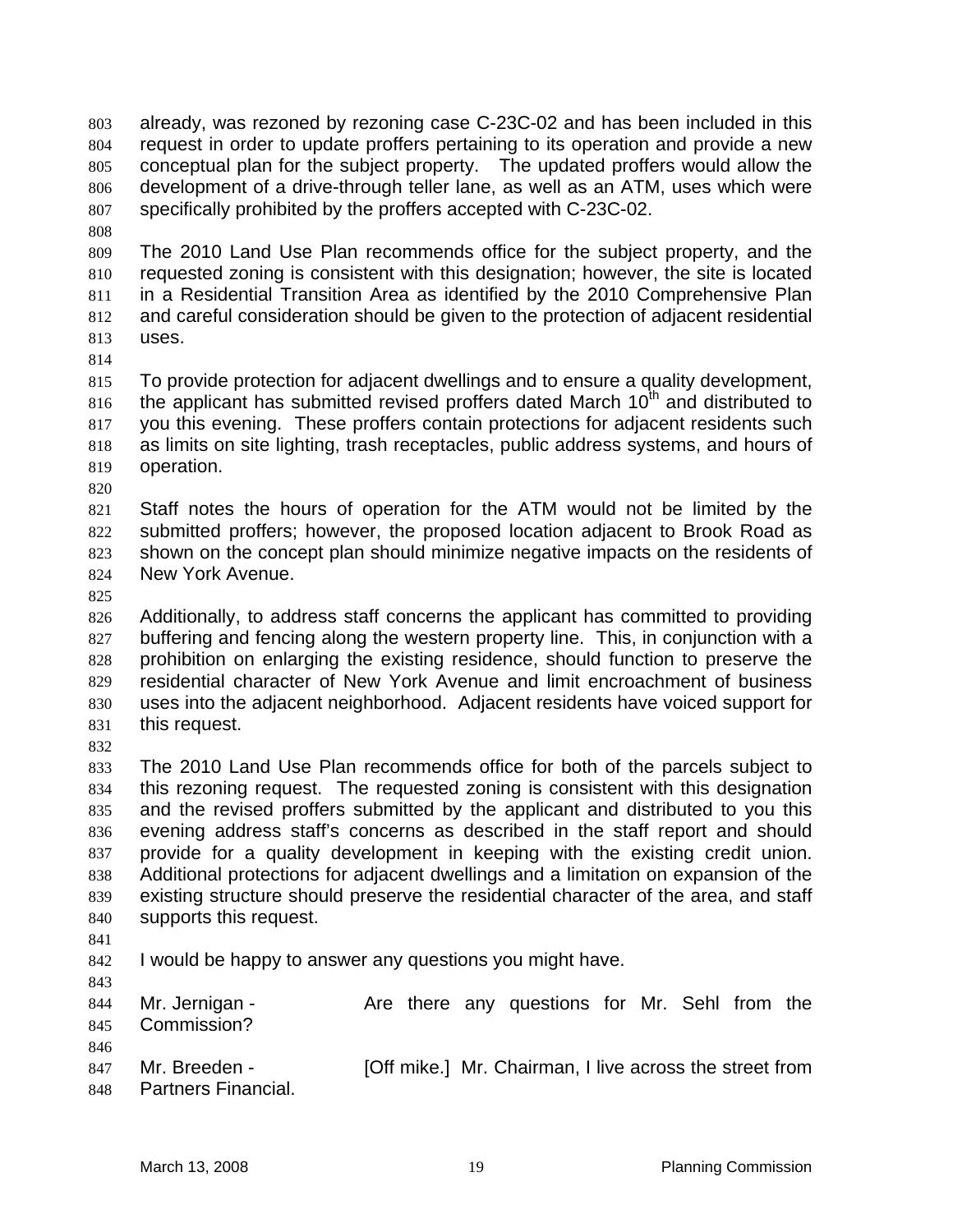850 851 Mr. Jernigan - Wait a minute. You have to come down front. State your name for the record, please.

853 854 855 856 857 858 859 860 861 862 863 Mr. Breeden - Kevin Breeden. I live across the street from Partners Financial. I've been in that house for probably 15 years. It used to be Dover Baptist Association was in the house that they're in now and they bought the one directly next to it. After they redid and did the financial part of it, they've been very good neighbors, actually better than Dover Baptist was because they had an alarm system on there that used to go off about three times a week. It was very aggravating. They've been very good neighbors. I was actually surprised that they didn't have a drive-through window when they put that in there the first time. I know what's going on and I've seen the plans because they've sent it to me because I live across the street from them. They're excellent neighbors and I have no problem with that either.

864 865

866 867

874

879

849

852

Mr. Vanarsdall - Thank you.

Mr. Jernigan - All right. I thank you, sir.

868 869 Mr. Jernigan - The Mr. Archer, did you want to hear from the applicant?

870 871 872 873 Mr. Archer - Perhaps Mr. Theobald might come up in case somebody else has a question to ask him. He and I have discussed this pretty thoroughly.

875 Mr. Jernigan - **Okay.** 

876 877 878 Mr. Archer - **Mr.** Theobald, you got support you weren't even expecting.

880 881 882 883 884 885 886 887 888 Mr. Theobald - I like this, I like this. This is a new year or something. Jim Theobald on behalf of Partners Financial Federal Credit Union. I would be happy to answer any questions. We're really taking the small home next to the existing one for our accounting department, which is three employees and a conference room. The parking will really be what's already there in back of the existing building. I have a PowerPoint presentation to show you and I'm happy to go through some of the pictures and show you the great job they've done with the existing facility, if you'd like.

889 Mr. Archer - The Anybody need to see it? I don't.

891 892 893 Mrs. Jones - I just have a question. I do think that the existing facility where the credit union is, is very nicely done. Will the adjacent home be remodeled?

894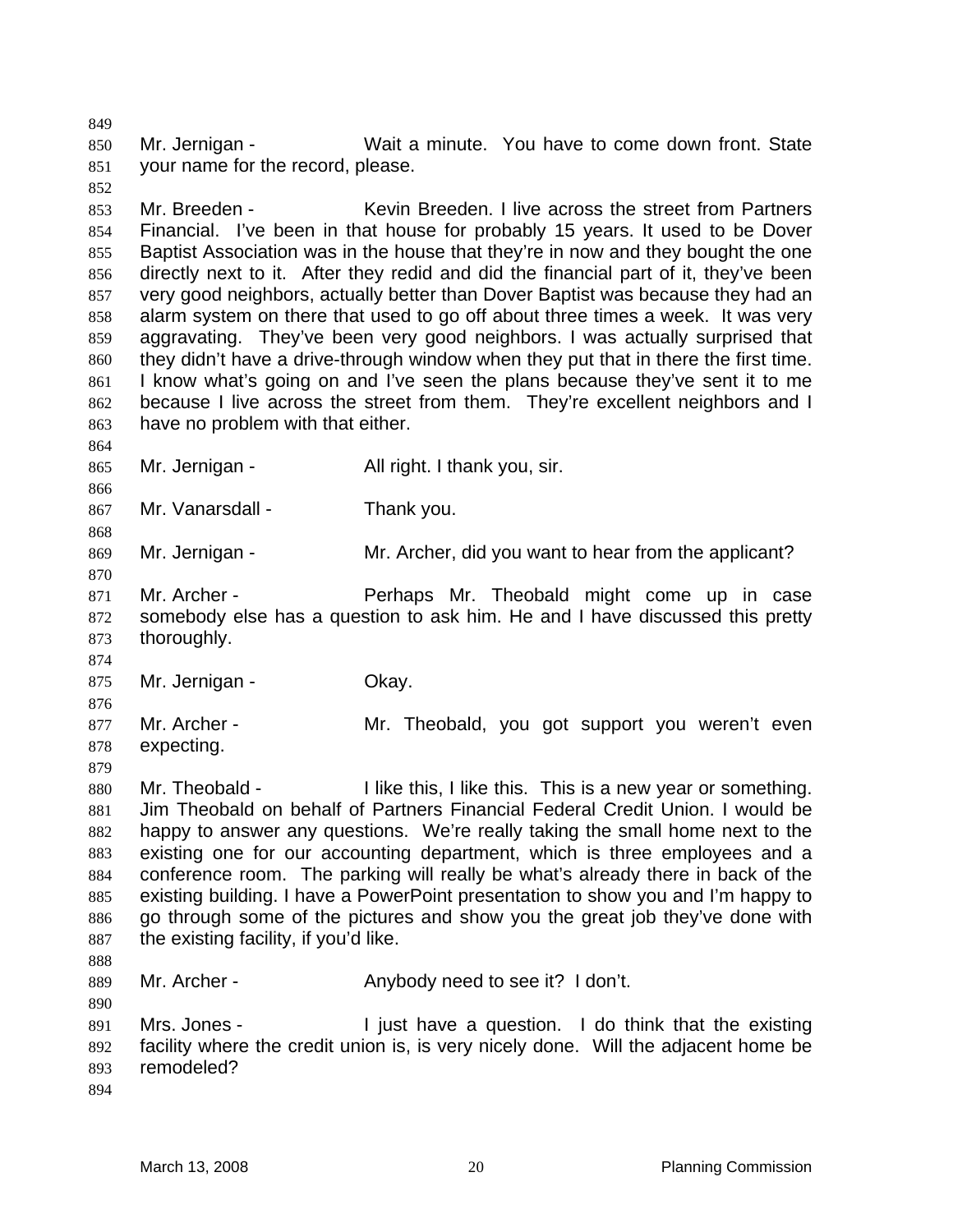Mr. Theobald - Theorem Yes, totally. Totally remodeled. The little driveway up front will be taken out so it won't even be next to the existing neighbor. We do have a letter of support from the adjacent property owner. We'll be putting up a six-foot tall board-on-board privacy fence down the side and across the rear there, and a smaller fence up front. It will be cleaned up, renovated. They had a right of first refusal on that house. The owner was about to sell it and it was about to become a rental facility, so they exercised their option, which is what brought us to where we are today. 895 896 897 898 899 900 901 902

904 905 Mrs. Jones - So, it will be done to look like a complementary façade? It will be done to look like—

906

908

910

912

903

907 Mr. Theobald - A lot like a house.

909 Mrs. Jones - Ckay.

911 Mr. Jernigan - Any more questions for Mr. Theobald? Thank you.

- 913 914 915 916 917 918 919 920 921 922 923 924 925 926 927 Mr. Archer - All right. Just to put a few things on the record, Mr. Chairman. This case has been difficult and I'd like to thank Mr. Sehl and Mr. Theobald for working so cooperatively and being able to get this to the point that we have it. It was a tough case. If any of you were around some five or six years ago when we did the initial one, that one was tough also. On behalf of it, there are some people who are here in support of it. Would you raise your hands if you're in support of this case? You all haven't changed a bit in five years. The things that were most damaging to what was, and as Mr. Sehl indicated in the first staff report, we've been able to alleviate. Mr. Theobald gave his word that whatever we needed to do, he was going to do it. One of the things we talked about was the fact that if they did change anything, we would probably insist that it be residential in character. This is residential in character by default. We will look at this very carefully when the POD comes up on it and I think if we can subscribe to all the things that we've done now and what we might suggest at that time, this is worthy of being submitted.
- 928

929 930 931 With that, I will move for approval of case C-7C-08, James W. Theobald for Partners Financial Federal Credit Union, and send it to the Board with that recommendation.

932

934

938

933 Mr. Vanarsdall - Second.

935 936 937 Mr. Jernigan - Motion by Mr. Archer, seconded by Mr. Vanarsdall. All those in favor say aye. All those opposed say no. The ayes have it; the motion passes.

939 940 **REASON:** Acting on a motion by Mr. Archer, seconded by Mr. Vanarsdall, the Planning Commission voted 5-0 (one abstention) to recommend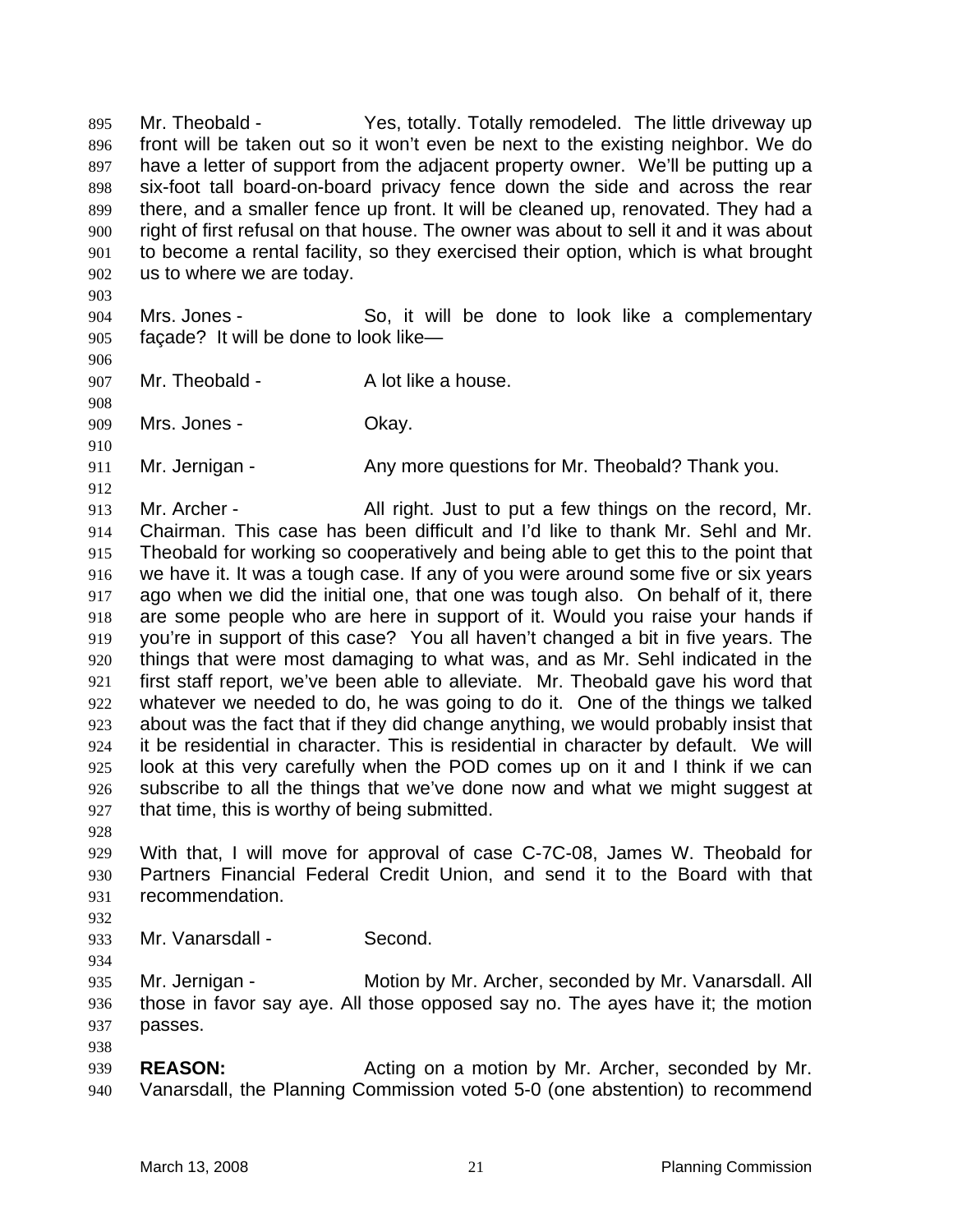the Board of Supervisors **grant** the request because it conforms with the recommendations of the Land Use Plan and it would not adversely affect the adjoining area if properly developed as proposed. 941 942 943

944

### 945 *Deferred from the February 14, 2008 Meeting.*

946 947 948 949 950 951 952 953 **C-3C-08 Mike Morgan for Georgi Georgiev and Aleksandar Aleksandrov**: Request to rezone from R-3 One-Family Residence District to O-2C Office District (Conditional), on Parcels 760-754-8425 and 760-754-9225, containing approximately 0.786 acres, located on the northwest line of N. Parham Road approximately 126 feet west of its intersection with Skipwith Road. The applicant proposes to convert two residential dwellings to office uses. The office uses will be controlled by zoning ordinance regulations and proffered conditions. The Land Use Plan recommends Office.

955 956 957 Mr. Jernigan - The Is there any opposition to case C-3C-08, Mike Morgan for Georgi Georgiev and Aleksandar Aleksandrov? No opposition. Mr. Humphreys, how are you this evening?

959 Mr. Humphreys - Good, how are you doing?

961 Mr. Jernigan - Fine, sir.

963 Mr. Humphreys - Thank you, Mr. Chairman.

964

954

958

960

962

965 966 This is a request to rezone approximately 0.786 acres from R-3 to O-2C to permit the conversion of two single-family structures into office uses.

967

968 969 970 971 972 973 974 975 976 977 The applicant has proffered the conceptual plan shown here. This plan would eliminate the westernmost driveway creating a single point of entry and exit from the property. The remaining driveway and parking area would be paved. Additionally, the two lots shown on the plan would be combined. Other major aspects of the applicants' proffers dated February 26, 2008, include the following: Any future building would be architecturally similar with existing buildings on the subject property or surrounding properties; any detached signage would be monument-style, no taller than six (6) feet, and landscaped at its base; landscaping, consisting of a minimum of four trees and foundation plantings shall be provided along the Parham Road frontage of the property.

978

979 980 981 Overall, the request is consistent with the Land Use Plan recommendation, and would be a logical extension of the office uses and other single-family conversions in the area. Staff supports this request.

982

984

983 This concludes my presentation. I will be happy to take any questions.

985 986 Mr. Archer - **Mr. Chairman, before we go further, I think I should** refrain from voting on this case because I own property next to it.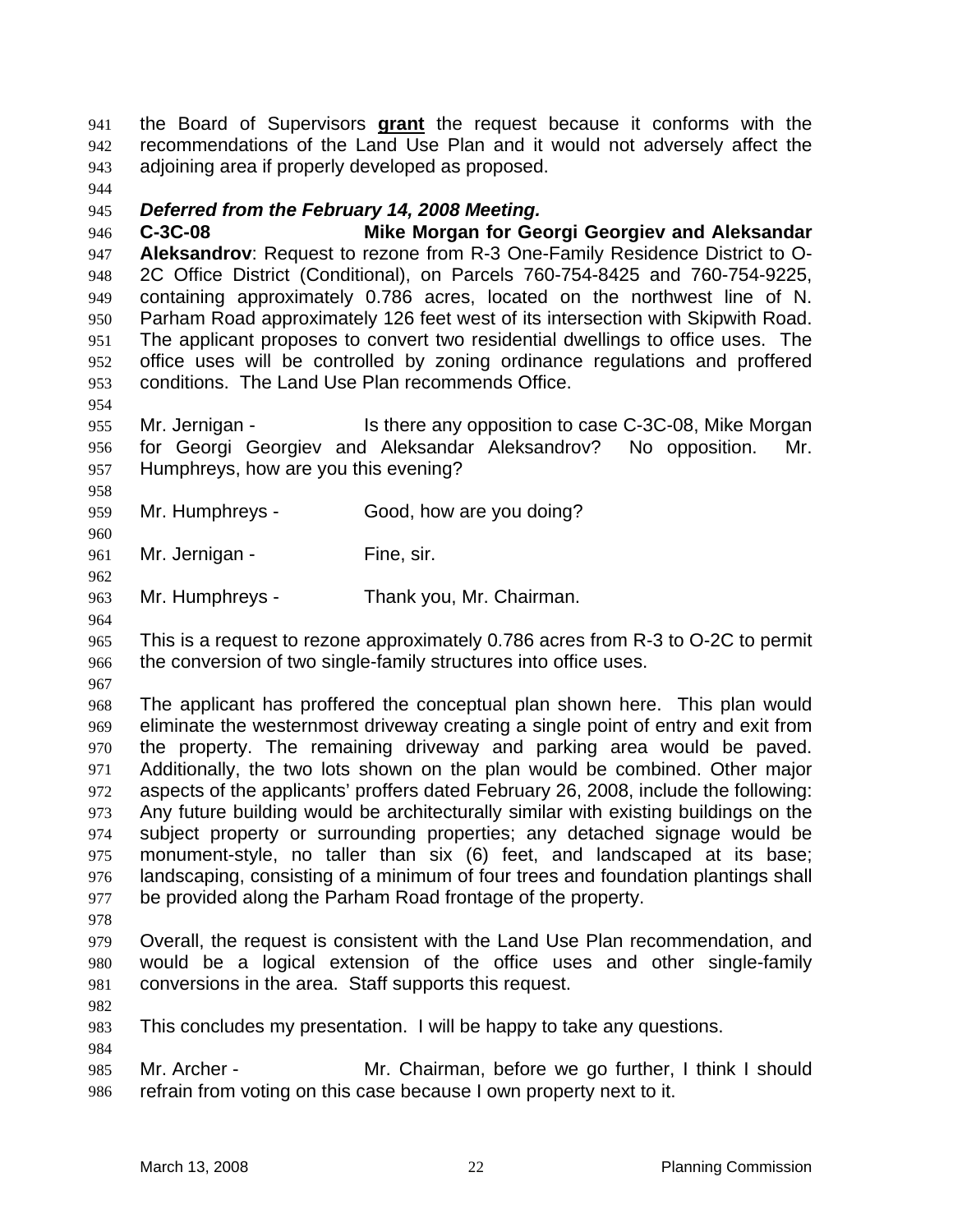988 989 990 991 992 993 994 995 996 997 998 999 1000 1001 1002 1003 1004 1005 1006 1007 1008 1009 1010 1011 1012 1013 1014 1015 1016 1017 1018 1019 1020 1021 1022 1023 1024 1025 1026 1027 1028 1029 1030 1031 1032 Mr. Jernigan - **Okay.** Mr. Archer will be abstaining. All right. Are there any questions for Mr. Humphreys from the Commission? Mr. Branin - I have a couple. Mr. Humphreys, at our last meeting, we had a business owner who is an adjacent owner who brought up the question of in the past when the property was looked at, he was told that there had to be two entrances, one from Parham and one from Skipwith. That's what held this project up prior. Can you expand on what findings you have come across? Mr. Humphreys - I did not find any previous rezoning cases for this property, but I talked to the Department of Public Works and it's my understanding that—the gentleman's here this evening and he can speak to this—if the adjacent properties along Skipwith were included with these properties, they would like to see access to Skipwith for these properties. But since it's not, eliminating one of the access points does improve the traffic flow for the property. Mr. Branin - Ckay. Mr. Humphreys - Does that answer your question? Mr. Branin - Yes it does, thank you. Doctor, you had some questions prior. Would you like to come down and ask questions currently or let me know that the questions have been resolve with you? Dr. Malatin - **Mostly comments.** Mr. Branin - State your name. Dr. Malatin - The State of The Robert Malatin, adjacent east. As I stood at the driveway in question and looked up the street, I noticed that it's very hard to see a car turning into that driveway if the car is small, because there's a rise at the Parham/Skipwith intersection. As you come down from Broad Street and go through the intersection, then there's a bit of a rise. I was wondering if we need to do something to warn the people coming towards Regency on Parham that there may be turning vehicles. Unless the driveway's particularly wide for someone who's going to take a sweeping turn into the driveway, unless that's the case, they may take a little bit of extra time to get into that property. I just don't want anybody being rear-ended in front of my property. I have seen that happen, where I listen to some screeching tires and somebody was turning in. The people who lived there before when it was a residence would be turning into their central driveway and the cars were just coming a little too fast and they didn't realize the car was turning or didn't see the turn signal. I didn't know if would be appropriate to have a sign or, just make sure that that driveway is wide enough for plenty of a sweeping turn off of Parham. If there's someone in the way exiting that property,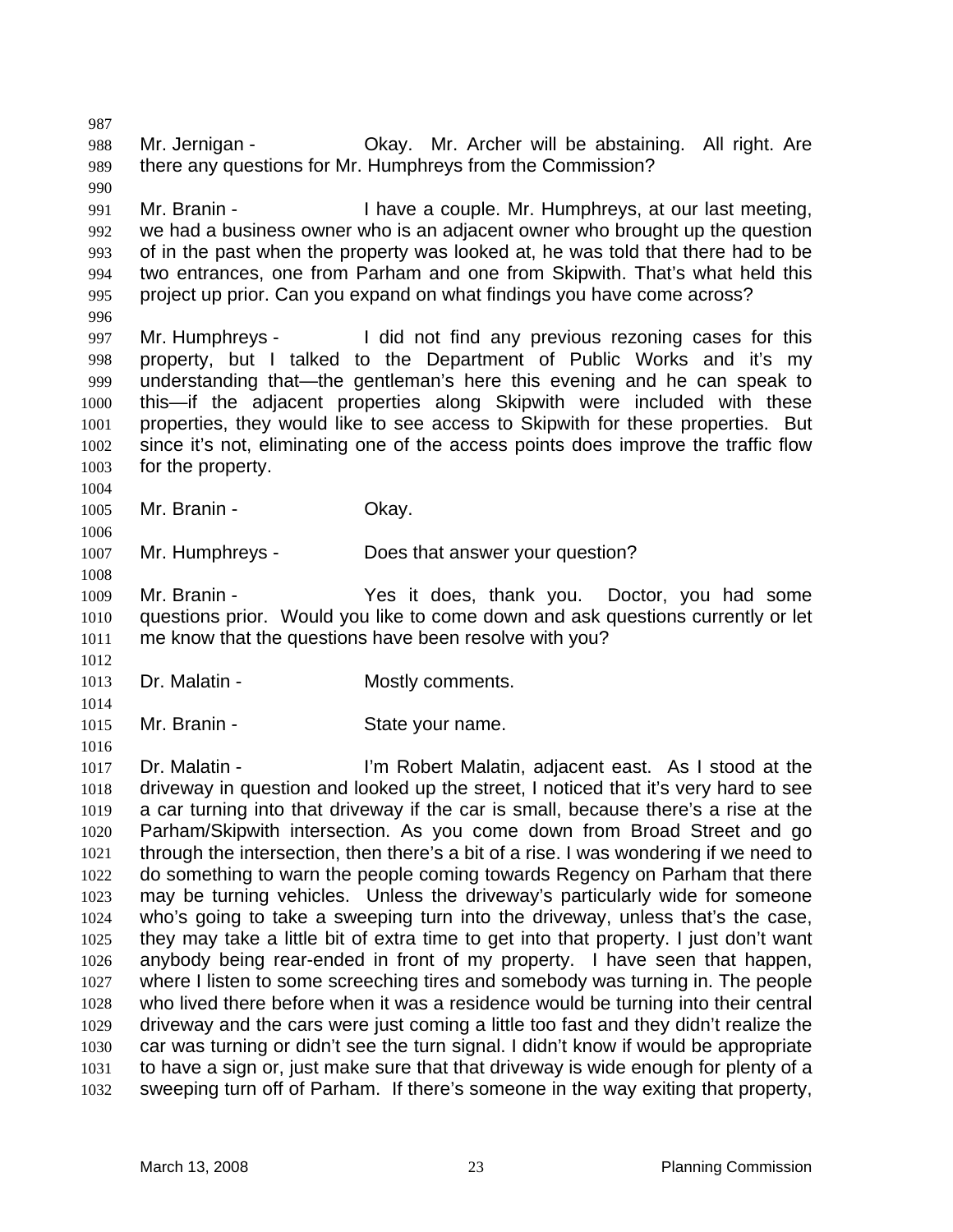it's going to be a tight squeeze unless there's plenty of driveway because of that little rise. The other thing I was interested in is making sure there is some form of motion detector lighting in the back section of the parking lot for security reasons because it is a big, isolated area back there. As long as there's security lighting, that's a good idea. Those are my only two concerns, the width of the entranceway and the speed of the people coming down Parham Road. I noted that it was 11,000 cars per day. Actually, I think that is less than it used to be. It used to be close to 20,000 when there was no 288. I'm going to defer to the safety people in Traffic, because you all do a good job of trying to keep us in between the ditches. My only comment was the visibility of that driveway, or if you could make the driveway more visible somehow that would be a safer situation. 1033 1034 1035 1036 1037 1038 1039 1040 1041 1042 1043 1044 1045

1046 1047 1048 1049 1050 1051 1052 1053 1054 1055 1056 1057 I was also wondering. The zoning related to O-2 and what cannot be in there banks and day care centers. I was wondering if someone could clarify a little bit more what's going to be in there related to the 29 vehicles a day or something that was indicated as a potential. I didn't know if it was possible to find out what the actual office type would be, such as insurance versus something with a higher volume per hour. The two previous developers who wanted to use that property both came to me and said to develop a larger building, they would have to have Skipwith access, according to the County zoning, and that was right through me. So, they came to me and talked to me about adding my property to those properties and making an entrance off of Skipwith, which would be safer. I just didn't know if this particular project was going to stay small so that they didn't need access from Skipwith. I assume that's what—

- 1059 1060 Mr. Branin - As we found out, that's pretty much what it is. They're not changing the footprint of the current properties.
- 1062 1063 1064 1065 Dr. Malatin - There you go. So, that answered my question about the very appropriate aspect of Parham Road and Skipwith entrance versus Parham Road entrance. So, if it stays small and the volume per hour is not too bad, it should be safe there.
- 1066 1067 1068 1069 1070 1071 1072 1073 1074 1075 1076 1077 Mr. Branin - The Now let's address the other questions you had. Mr. Humphreys? Mr. Jernigan - First of all, did he state his name for the record? Mr. Branin - Yes he did. Mr. Jernigan - **Okay.** Mr. Humphreys - As to the question of the uses, it's my understanding it would be general administrative office space for their business, which I believe is
- 1078 a painting business. They have not proffered out medical offices, but those would

1058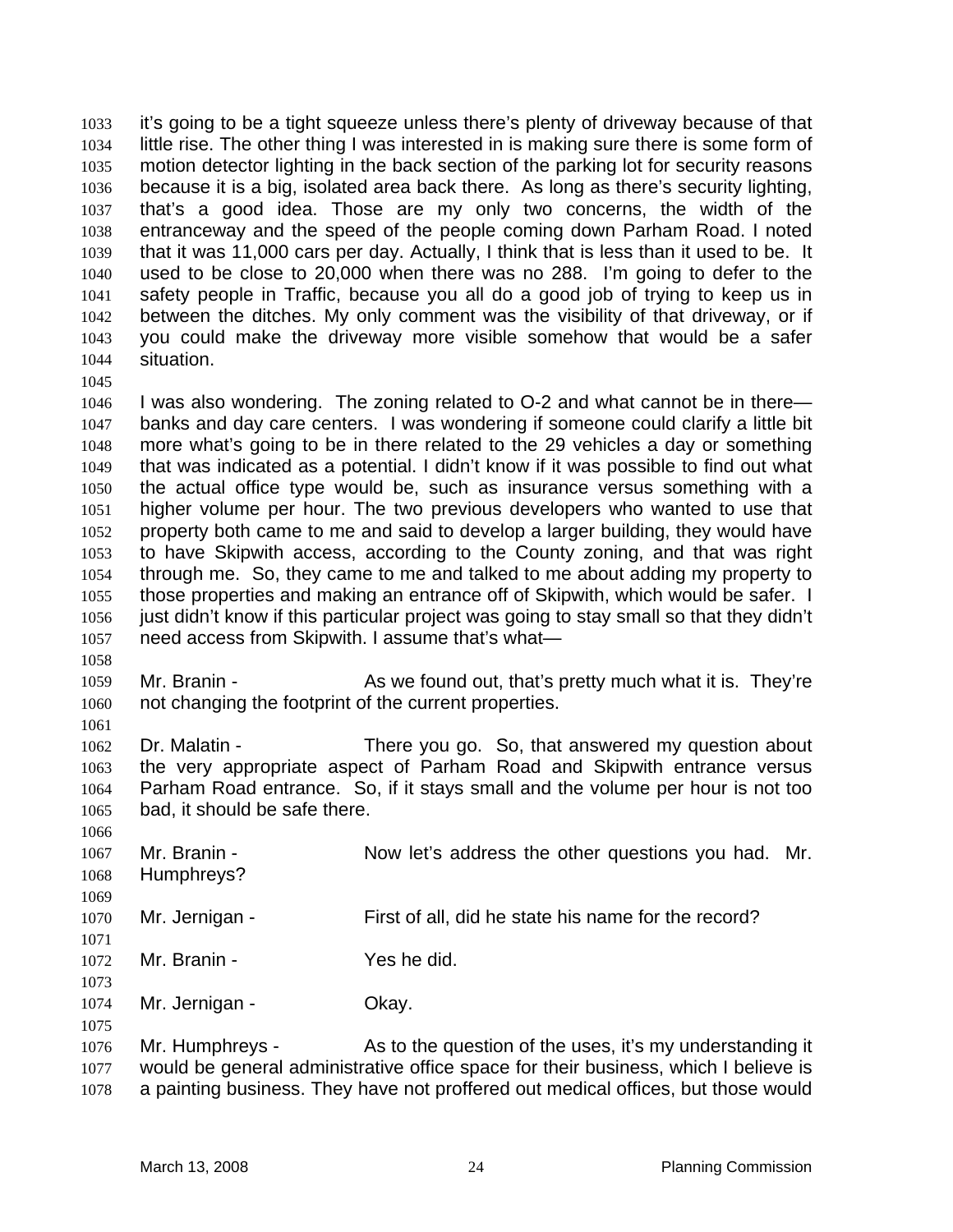need to meet the parking requirements, which are greater than administrative offices. They have proffered out banking, day care, that type of use, which would necessitate much higher volumes. 1079 1080 1081 1082 1083 1084 1085 1086 1087 1088 1089 1090 1091 1092 1093 1094 1095 1096 1097 1098 1099 1100 1101 1102 1103 1104 1105 1106 1107 1108 1109 1110 1111 1112 1113 1114 1115 1116 1117 1118 1119 1120 1121 1122 1123 1124 Mr. Branin - The As for the traffic and the opinion of the entrance. Mr. Humphreys - As far as I'm aware, they could look at that. I don't think we have a representative from the Department of Public Works here this evening, but I can find that out. Mr. Branin - Please. Before this comes to the Board, can we look at that as well, please? Mr. Humphreys - Yes sir. Mr. Branin - The Muslim Corresponding Mr. Branin - The Muslim Intervalse or Traffic decides that we should have, it might be a good idea if we're currently having problems with screeching cars, of getting Traffic to put up a "Be Aware of Turning Vehicles," sign right up at Skipwith. Mr. Humphreys - That was one of reasons for eliminating that other driveway and widening the current middle one. Mr. Branin - Chay. So, it has been widened. That's probably going to address it. Ms. Vann? You knew I was going to get you up. Ms. Vann - Good evening. I'm going to assume you're asking me to address the security lighting question. Mr. Branin - Yes ma'am. Ms. Vann - Twill be glad to do that. Mr. Jernigan - State your name for the record, please. Ms. Vann - **Oh, yes sir. Kim Vann with Henrico Police.** Mr. Jernigan - Thank you. Ms. Vann - This Course I would be glad to work with them. This would be something that would be coming before the Planning Commission for POD, I would assume, so I would be a part of that as well. Lighting would be one thing we would be looking at when we look at the POD. Knowing that there is some residential neighbors abutting that, his idea of motion sensor may be more appropriate for after hours. But definitely we need to look into that a little bit. I'm not familiar with the immediate area around it.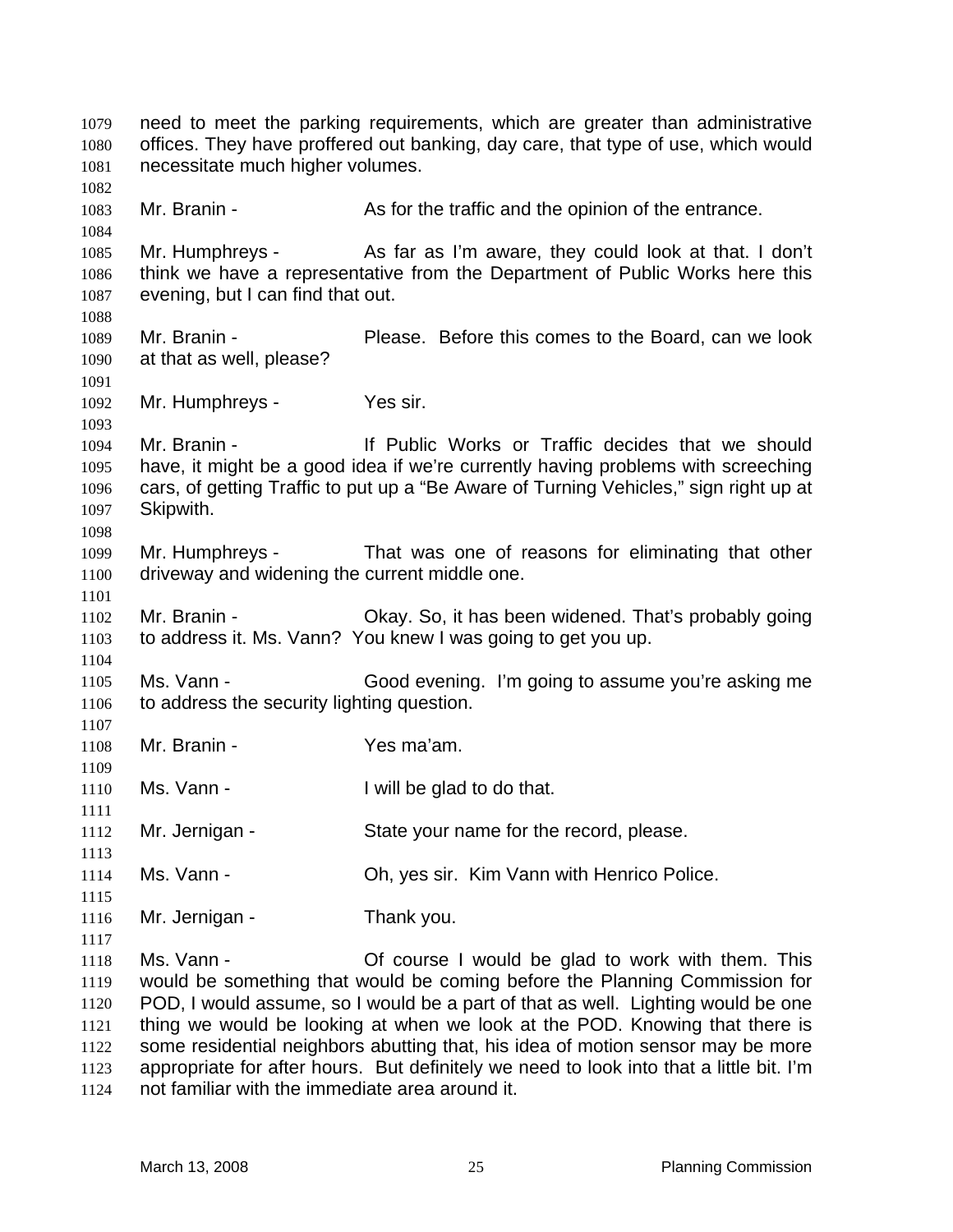1125 1126 1127 1128 1129 1130 1131 1132 1133 1134 1135 1136 1137 1138 1139 1140 1141 1142 1143 1144 1145 1146 1147 1148 1149 1150 1151 1152 1153 1154 1155 1156 1157 1158 1159 1160 1161 1162 1163 1164 1165 1166 1167 1168 1169 1170 Mr. Branin - Chay. If you could, ma'am, make note to put this one on your radar screen. Mr. Humphreys will be notifying you as well when this does come around for POD. I look forward to working with, Mr. Humphreys, and the applicant in making sure that it is safe and secure. Ms. Vann - **CKAV. Thank you, sir.** Mrs. Jones - The May I ask something. Mr. Branin - Yes. Mrs. Jones - Thank you. I know that Mr. Archer is not voting on this. May I ask a point of information? Mr. Archer - Yes. Mrs. Jones - The Mrs is there an issue with Paxton Square with fenderbenders at the entrance, which would be right next to this one? Mr. Archer - I've not had one in 23 years, but— Mrs. Jones - Well, I know you're a super safe driver, but I'm talking in general. Mr. Archer - Thave not noticed any unusual amount of accidents. I have seen accidents on the other side of the street more so than on this side. There is a light there at Skipwith. One of the oddest things is if you want to come over to my side of the street, you have to make a U-turn if you're eastbound to come back. I've not noticed. I'm sure there have been some, but not to any great degree. Mrs. Jones - Chay. Just thought if you had some thoughts on that, this would be the time to weigh in. Okay. Dr. Malatin - Think that the Paxton driveway was far enough away from the intersection to where that— Mr. Archer - It is half a block, I guess, or more. Dr. Malatin - It's a little bit different topography there. Mr. Archer - Dr. Malatin, good to see you. I've been calling your name every day for the last 20 years. I tell my clients just turn past Dr. Malatin's office. It's good to see who you are.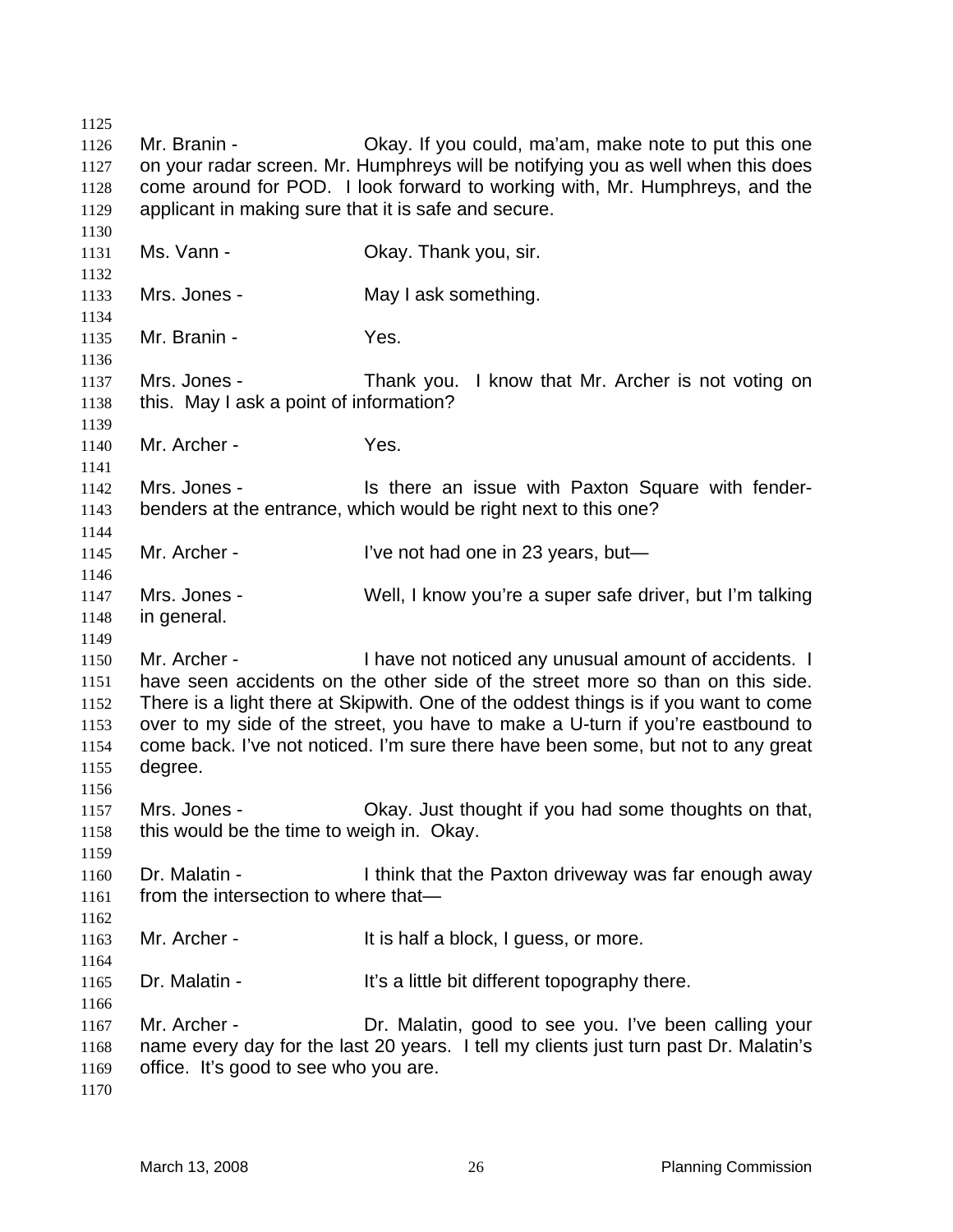1171 Dr. Malatin - I've been there a long time. 1172 1173 1174 1175 1176 1177 1178 1179 1180 1181 1182 1183 1184 1185 1186 1187 1188 1189 1190 1191 1192 1193 1194 1195 1196 1197 Mr. Archer - Yes, you have. Dr. Malatin - That's right. And I appreciate the County when I went through all this. Mrs. Jones - Thank you. Mr. Jernigan - Thank you, sir. Are there any other questions from the Commission? Mr. Branin - Thave no further. Mr. Jernigan - Okay. Do you want to hear from the applicant? Mr. Branin - No, I don't think it's necessary. Okay, Mr. Chairman. Then I'd like to move that C-3C-08, Mike Morgan for Georgi Georgiev and Aleksandar Aleksandrov, move forward with a recommendation for approval. Mr. Vanarsdall - Second. Mr. Jernigan - Motion by Mr. Branin, seconded by Mr. Vanarsdall. All in favor say aye. All opposed say no. The ayes have it; the motion passes. **REASON:** Acting on a motion by Mr. Branin, seconded by Mr. Vanarsdall, the Planning Commission voted 4-0 (two abstentions) to recommend the Board of Supervisors **grant** the request because it continues the zoning pattern in the area, conforms to the recommendations of the Land Use Plan, and would not adversely affect the adjoining area if properly developed as proposed. 1198 1199 1200 1201 1202 1203 1204 1205 1206 1207 1208 1209 1210 1211 1212 1213 1214 1215 Mr. Emerson - Mr. Chairman, that brings you to the top of page 3 and the final two cases to be heard tonight and I will describe them together, as they are very interrelated. The first case is C-4C-08. *Deferred from the February 14, 2008 Meeting.*  **C-4C-08 Gloria L. Freye for RER/New Boston West Broad Street, LLC:** Request to conditionally rezone from O-3 Office District, O-3C Office District (Conditional) and B-3C Business District (Conditional) to B-3C Business District (Conditional), part of Parcel 746-760-8608, containing approximately 6.35 acres, located in the WestMark Office Park at the southeast intersection of W. Broad Street (U. S. Route 250) and I-64. The applicant proposes hotel and restaurant uses. The uses will be controlled by zoning ordinance regulations and proffered conditions. The Land Use Plan recommends Office.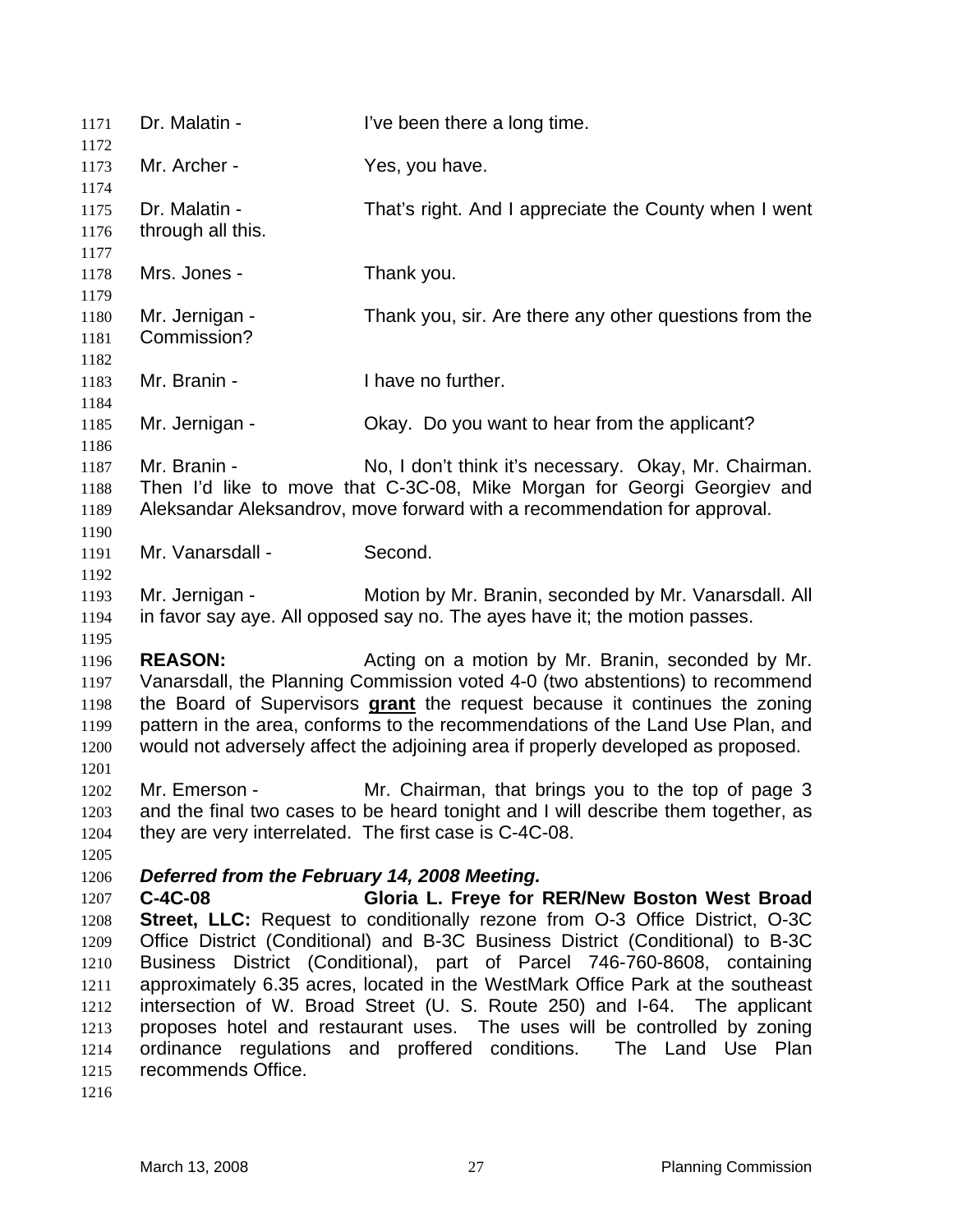1217 Mr. Emerson - And also the companion case,

1219 *Deferred from the February 14, 2008 Meeting.* 

1220 1221 1222 1223 1224 1225 1226 1227 **P-2-08 Gloria L. Freye for RER/New Boston West Broad Street, LLC:** Request for a Provisional Use Permit under Sections 24-62.2(m), 24-120 and 24-122.1 of Chapter 24 of the County Code to permit a building height (hotel) up to 150 feet, on part of Parcel 746-760-8608, located in the WestMark Office Park at the southeast intersection of W. Broad Street (U. S. Route 250) and I-64. The existing zoning is O-3 Office District, O-3C Office District (Conditional) and B-3C Business District (Conditional) all subject to pending case C-4C-08.

1228 1229

1230

1218

Mr. Emerson - Mr. Livingston Lewis will be presenting these cases.

1231 1232 1233 1234 Mr. Jernigan - The Stephen any opposition to cases C-4C-08, Gloria L. Freye for RER/New Boston West Broad Street, LLC, and P-2-08, Gloria L. Freye for RER/New Boston West Broad Street, LLC? There is no opposition. Mr. Lewis.

1236 Mr. Lewis - Yes sir. Hello again. Thank you, Mr. Chairman.

1237

1235

1238 1239 1240 1241 As stated, this is a request to rezone a portion of the WestMark office park to B-3C to allow construction of two restaurants and a hotel. This case is a companion to provisional use permit request P-2-08, which will be presented in conjunction with this case.

1242

1243 1244 The Land Use Plan recommends Office use for the subject site as well as the entire parcel.

1245

1246 1247 1248 As shown on this un-proffered conceptual plan, a hotel and one restaurant would be located on the parcel's far northwest corner adjacent to the I-64 interchange. The second restaurant would be placed near the entrance to W. Broad Street.

1249

1250 1251 1252 1253 1254 1255 The applicant's revised proffers dated February 20, 2008, reflect many of the proffers approved during the site's 2005 rezoning, with a few changes. Major aspects of the revised proffers address the following topics: Uses limited to office buildings, banks, hotels, and restaurants without drive-through windows; primary and secondary external building materials; landscaping along W. Broad Street; and the sound transmission rating of exterior hotel walls.

1256

1257 1258 1259 1260 1261 The applicant wishes to extend the maximum permitted height of the proposed hotel to 150 feet. In the B-3 District, Code allows hotels up to 45 feet in height as a principal use or up to 200 feet in height with approval of a provisional use permit. The applicant has concurrently submitted provisional use permit request P-2-08 for the height extension.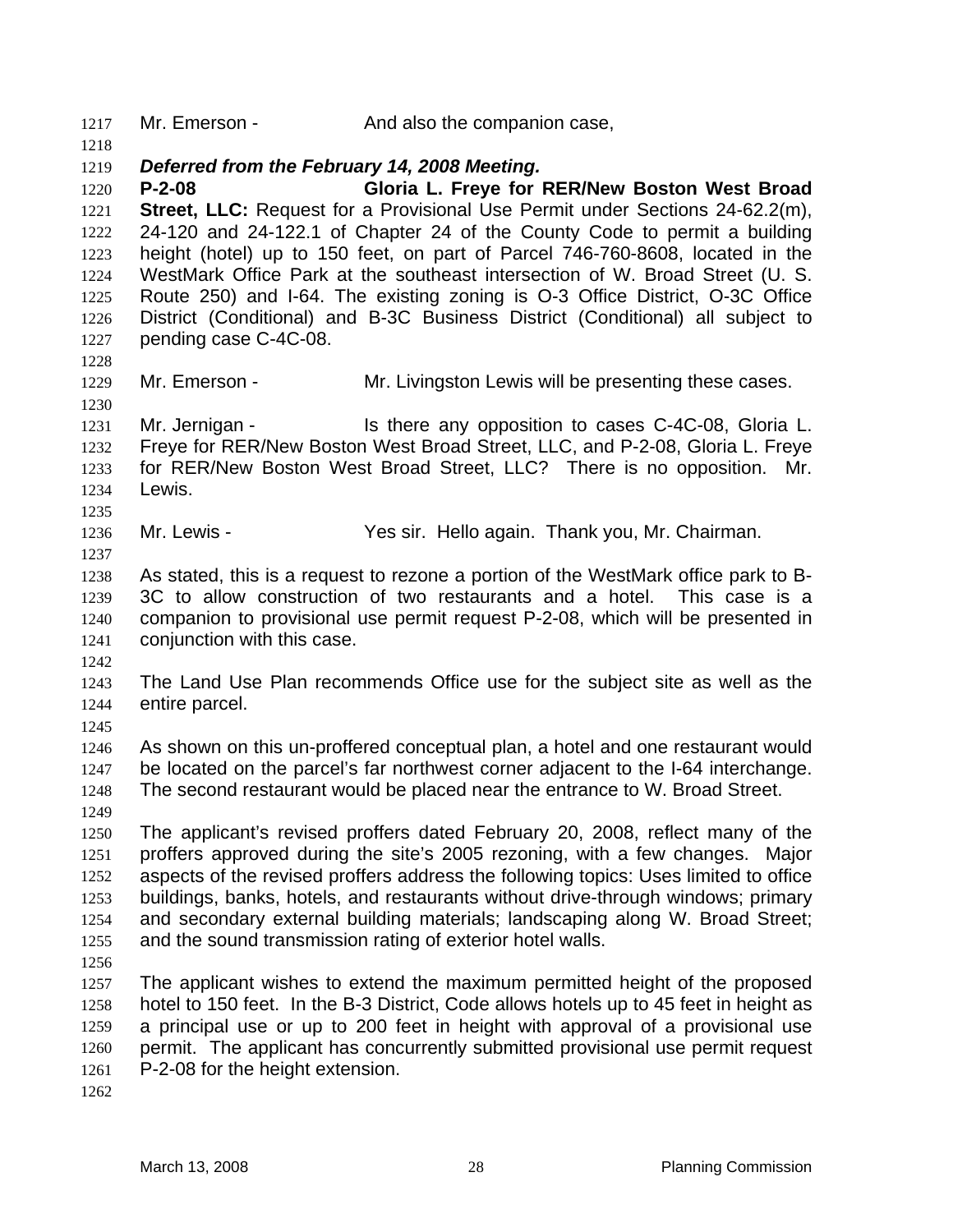WestMark is an important office property where primarily office use is encouraged; however, this proposal constitutes a reasonable expansion of existing commercial zoning on the site and would be compatible with surrounding commercial activity. The proposed uses would support the office park concept, and the location would be appropriate for increased building height. For these reasons, Staff supports both the rezoning request and the provisional use permit request subject to the recommended conditions. 1263 1264 1265 1266 1267 1268 1269

- 1270
- 1271 1272

1275

1286

1289

1291

1293

This concludes my presentation. I will be happy to take any questions.

1273 1274 Mr. Jernigan - The Are there any questions for Mr. Lewis from the Commission?

1276 1277 1278 1279 1280 1281 1282 1283 1284 1285 Mr. Branin - I think this is a great use of this land and the height isn't really an issue because of the adjoining properties that we've already approved. The reason I wanted it pulled off of the expedited was some people in the community that I worked with on West Broad Village had some questions in regards to it. I didn't know how many would be here today or if they would want to hear or make comments towards it. For my fellow Commissioners, if you're wondering why I asked for it to come back off expedited, I asked for it to be on expedited because it is a strong project. I asked for it to come back off because I had a couple of people in the community that I've worked with in past projects questioning. I have no further questions for Mr. Lewis.

1287 1288 Mr. Jernigan - Thank you, Mr. Lewis. Do you want to hear from the applicant?

1290 Mr. Branin - No.

1292 Mr. Jernigan - **Okay.** 

1294 1295 1296 1297 Mr. Branin - The I told her I would not need to hear from her unless there was opposition in the room. All right. Mr. Chairman, I'm going to start with the PUP. I'd like to move for approval of P-2-08, Gloria L. Freye for RER/New Boston West Broad Street, LLC.

1298 1299 Mrs. Jones - Second.

1300

1301 1302 Mr. Jernigan - Motion by Mr. Branin, seconded by Mrs. Jones. All in favor say aye. All opposed say no. The ayes have it; the motion passes.

1303

1304 1305 **REASON:** Acting on a motion by Mr. Branin, seconded by Mrs. Jones, the Planning Commission voted 5-0 (one abstention) to recommend the Board of Supervisors **grant** the request because the proposed infill development would be an efficient use of land compatible with the surrounding office and 1306 1307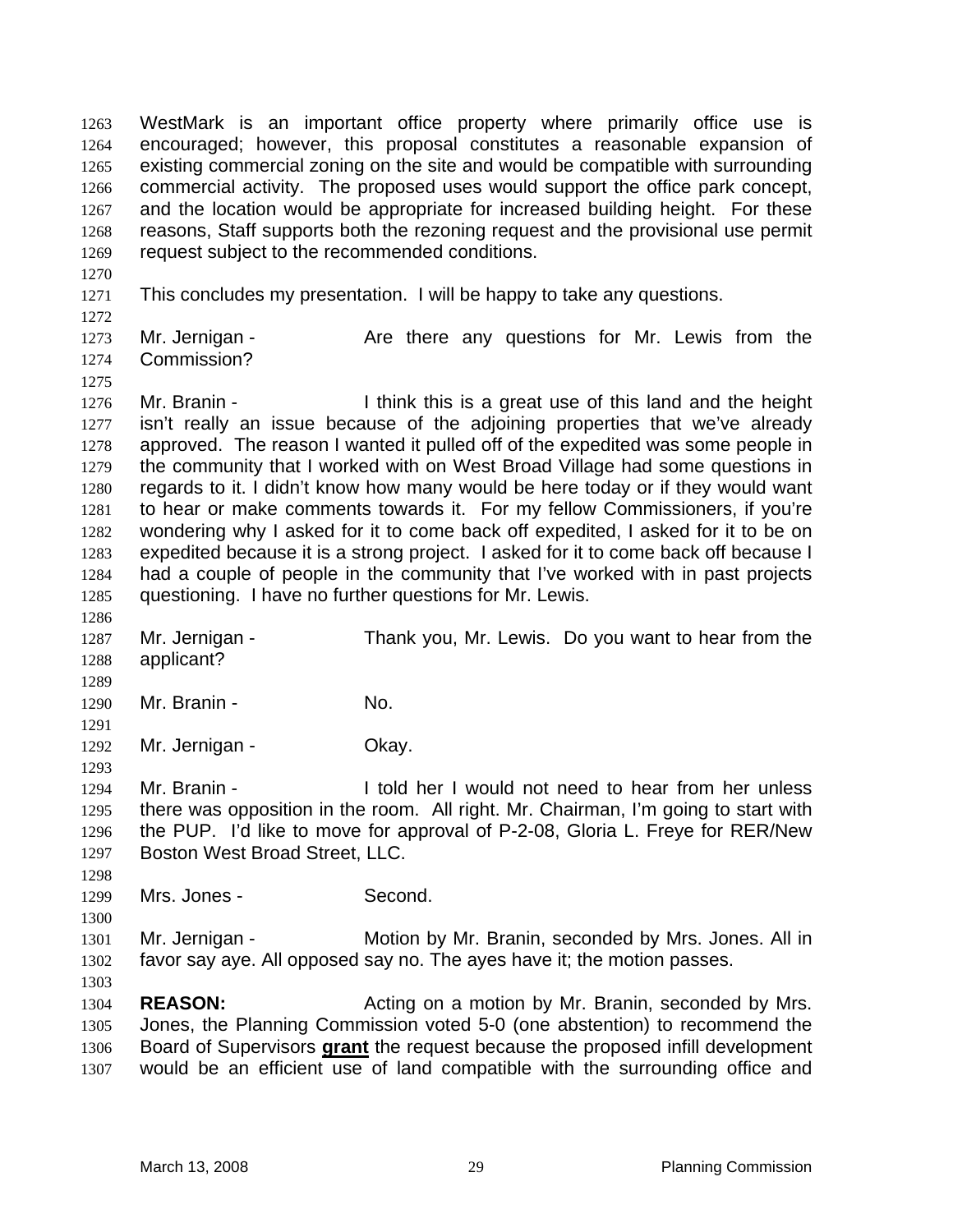commercial developments and it would not be expected to adversely affect public safety, health, or general welfare. 1308 1309 1310 1311 1312 1313 1314 1315 1316 1317 1318 1319 1320 Mr. Branin - With that, Mr. Chairman, I'd like to move for approval of C-4C-08, Gloria L. Freye for RER/New Boston West Broad Street, LLC. Mrs. Jones - Second. Mr. Jernigan - Motion by Mr. Branin, seconded by Mrs. Jones. All in favor say aye. All opposed say no. The ayes have it; the motion passes. **REASON:** Acting on a motion by Mr. Branin, seconded by Mrs. Jones, the Planning Commission voted 5-0 (one abstention) to recommend the Board of Supervisors **grant** the request because the proposed business uses will be compatible to adjoining office uses; the uses are reasonable in light of the business zoning in the area, and the proffered conditions will assure a level of development otherwise not possible. 1321 1322 1323 1324 1325 1326 1327 1328 1329 1330 1331 1332 1333 1334 1335 1336 1337 1338 1339 1340 1341 1342 1343 1344 1345 1346 1347 1348 1349 1350 1351 1352 1353 Mr. Emerson - Mr. Chairman, that takes you to the last two items on your agenda, one being the approval of the minutes of February 14, 2008. Mrs. Jones - I have one correction, please, in the minutes of the actual Planning Commission meeting, not the other two. On page—Hold on. Here it is. On page 9, line 391. The director of Beth Shalom, his name is Mark Finkel—F-I-N-K-E-L. That should be corrected in the minutes. Mr. Jernigan - The Livingston, wait a minute before you go. I'm sorry, I didn't mean to interrupt you. Mrs. Jones - That's all right. I just want his name spelled correctly. Mr. Archer - Finkel instead of Hinkel, is that right? Mrs. Jones - Yes. Mr. Archer - Ckay. Mr. Jernigan - All right. Are there any more corrections to any of the minutes? Mr. Emerson, can we approve all these together or do we need to approve them separately? Mr. Emerson - I believe you can approve them altogether. They were all on February the  $14<sup>th</sup>$ , so I think one motion would handle that. Mr. Jernigan - Ckay. Do we have a motion to approve all three sets of minutes on January—excuse me—February 14<sup>th</sup>?